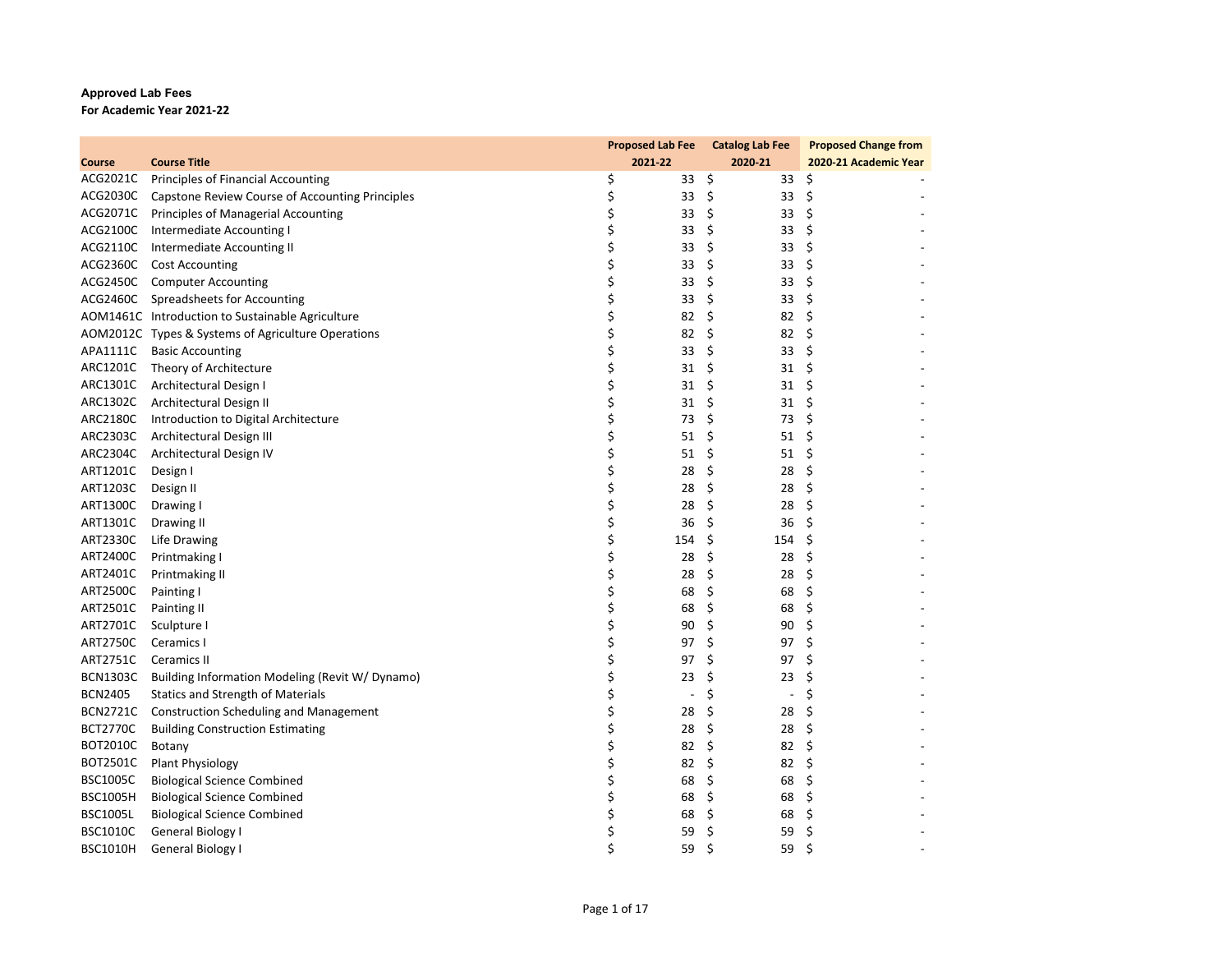|                 |                                                  | Proposed Lab Fee Catalog Lab Fee |    |                          |                    | <b>Proposed Change from</b> |
|-----------------|--------------------------------------------------|----------------------------------|----|--------------------------|--------------------|-----------------------------|
| Course          | <b>Course Title</b>                              | 2021-22                          |    | 2020-21                  |                    | 2020-21 Academic Year       |
| BSC1011C        | General Biology II                               | \$<br>$103 \quad 5$              |    | $103 \quad $$            |                    |                             |
| <b>BSC1011H</b> | General Biology II                               | \$<br>$103 \quad $$              |    | 103                      | - \$               |                             |
| <b>BSC1020C</b> | Human Biology Combined                           | \$<br>$\overline{\phantom{a}}$   | \$ | $\overline{\phantom{a}}$ | \$                 |                             |
| <b>BSC1421C</b> | Introduction to Biotechnology                    | \$<br>$112 \; \xi$               |    | 112                      | \$                 |                             |
| <b>BSC2093C</b> | Human Anatomy and Physiology I                   | \$<br>42                         | \$ | 42                       | \$                 |                             |
| <b>BSC2094C</b> | Human Anatomy and Physiology II                  | \$<br>45                         | \$ | 45                       | - \$               |                             |
| <b>BSC2423C</b> | Protein Biotechnology and Cell Culture           | \$<br>\$ 200                     |    | 200                      | \$                 |                             |
| <b>BSC2426C</b> | <b>Biotechnology Methods I</b>                   | \$<br>136                        | \$ | 136                      | \$                 |                             |
| <b>BSC2427C</b> | <b>Biotechnology Methods II</b>                  | \$<br>192                        | \$ | 192                      | \$                 |                             |
| <b>CEN3024C</b> | Software Development I                           | \$<br>42                         | \$ | 42                       | \$                 |                             |
| CEN4025C        | Software Development II                          | \$<br>42                         | \$ | 42                       | \$                 |                             |
| <b>CEN4333C</b> | <b>Advanced Database Development</b>             | \$<br>42                         | \$ | 42                       | \$                 |                             |
| <b>CEN4350C</b> | Open Source Web Technologies                     | \$<br>42 \$                      |    | 42                       | $\ddot{\varsigma}$ |                             |
| <b>CEN4360C</b> | Mobile Device Software Development               | \$<br>42                         | \$ | 42                       | \$                 |                             |
| <b>CEN4370C</b> | .Net Software Development Using C#               | \$<br>42                         | \$ | 42                       | \$                 |                             |
| <b>CEN4802C</b> | Software Integration, Configuration, and Testing | \$<br>42                         | \$ | 42 \$                    |                    |                             |
| <b>CEN4910C</b> | Software Development Project                     | \$<br>42                         | \$ | 42                       | \$                 |                             |
| <b>CEN4930C</b> | Seminar in Advanced Software Development         | \$<br>42                         | \$ | 42                       | \$                 |                             |
| CET1610C        | Cisco Router Technology                          | \$<br>36                         | \$ | 36                       | - \$               |                             |
| CET2112C        | Digital Systems I                                | \$<br>67                         | \$ | 67                       | \$                 |                             |
| CET2113C        | Digital Systems II                               | \$<br>78                         | \$ | 78                       | \$                 |                             |
| CET2123C        | <b>Fundamentals of Microprocessors</b>           | \$<br>67                         | \$ | 67                       | \$                 |                             |
| CET2178C        | Computer Hardware                                | \$<br>67                         | \$ | 67                       | \$                 |                             |
| CET2179C        | A+ Concepts (Software)                           | \$<br>$\blacksquare$             | \$ | $\overline{\phantom{a}}$ | \$                 |                             |
| CET2486C        | Local Area Networks                              | \$<br>67                         | \$ | 67                       | \$                 |                             |
| CET2544C        | <b>Computer Virtualization Technology</b>        | \$<br>36                         | \$ | 36                       | \$                 |                             |
| CET2588         | Network +                                        | \$<br>$\overline{\phantom{a}}$   | \$ | $\overline{\phantom{a}}$ | \$                 |                             |
| CET2615C        | Routing & Switching in the Enterprise            | \$<br>53                         | \$ | 53                       | \$                 |                             |
| CET2620C        | Wan Architecture & Perimeter Security            | \$<br>53                         | \$ | 53                       | \$                 |                             |
| CET2660C        | Linux Networking and Security                    | \$<br>53                         | \$ | 53                       | \$                 |                             |
| CET2675C        | Voice Over IP                                    | \$<br>71                         | \$ | 71                       | \$                 |                             |
| CET2792C        | Installing And Configuring Windows Server        | \$<br>71                         | \$ | 71                       | \$                 |                             |
| <b>CET2793C</b> | Administering Windows Server                     | \$<br>50                         | \$ | 50                       | \$                 |                             |
| CET2794C        | Configure Advanced Windows Server Services       | \$<br>71                         | \$ | 71                       | \$                 |                             |
| CET2795         | Designing MS 2003 Directory                      | \$<br>$\blacksquare$             | \$ | $\overline{\phantom{a}}$ | \$                 |                             |
| <b>CET2830C</b> | <b>Information Security</b>                      | \$<br>53                         | \$ | 53                       | \$                 |                             |
| <b>CET2854C</b> | <b>Wireless Networks</b>                         | \$<br>$\overline{\phantom{a}}$   | \$ | $\overline{\phantom{a}}$ | \$                 |                             |
| <b>CET2880C</b> | Digital Forensics I                              | \$<br>50                         | \$ | 50                       | \$                 |                             |
| CET2881C        | <b>Digital Forensics II</b>                      | \$<br>132                        | \$ | 132                      | - \$               |                             |
| <b>CET2890C</b> | Network Infrastructure Security                  | \$<br>36                         | \$ | 36                       | \$                 |                             |
| CET2892C        | <b>Ethical Hacking</b>                           | \$<br>53                         | \$ | 53                       | \$                 |                             |
| CET2894C        | Projects in Cyber Security: Capstone Course      | \$<br>50                         | \$ | 50                       | \$                 |                             |
| CET3136C        | Logic Devices Programming                        | \$<br>64                         | Ś. | 64                       | Ś                  |                             |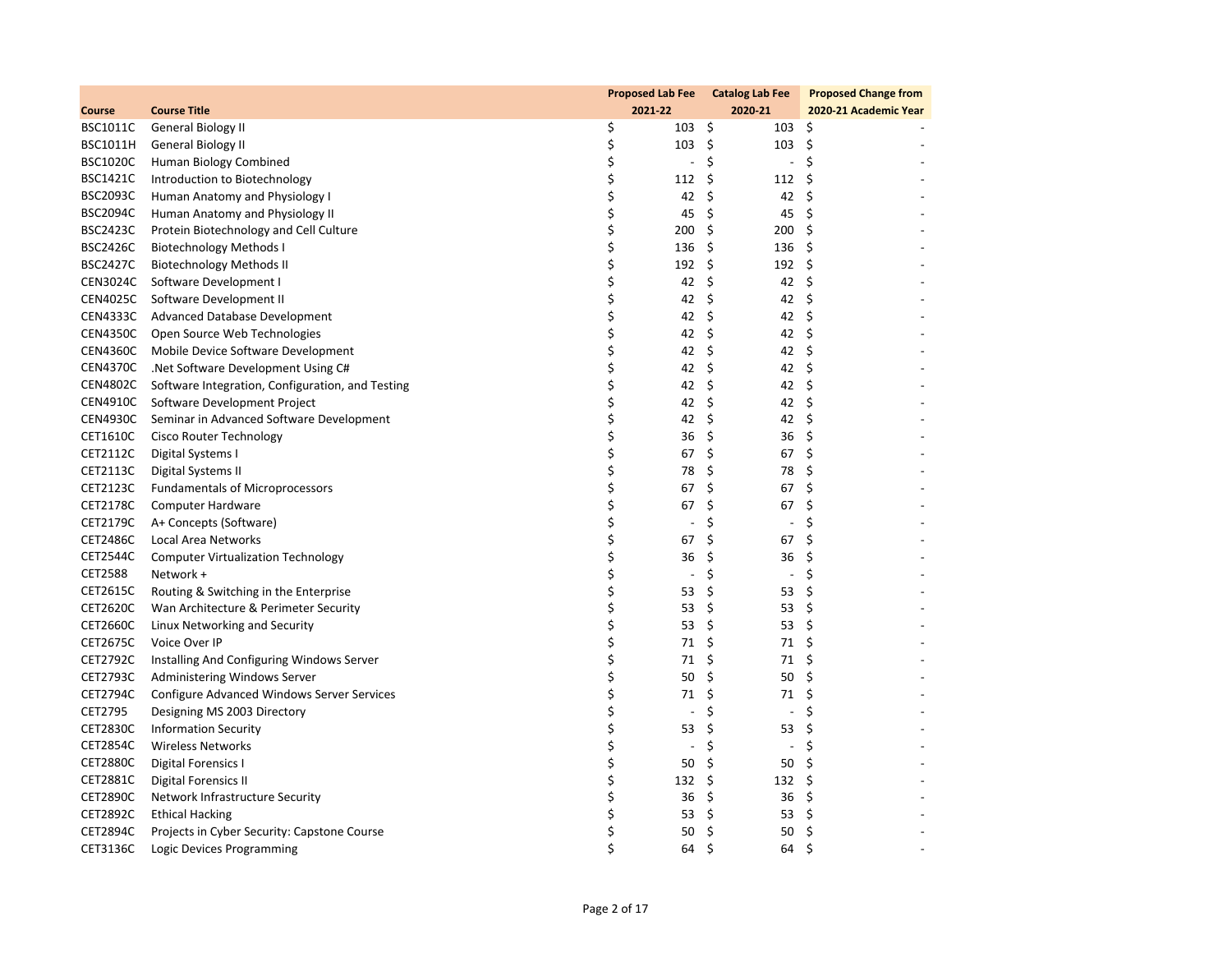|                 |                                                            | Proposed Lab Fee Catalog Lab Fee |               |      | <b>Proposed Change from</b> |
|-----------------|------------------------------------------------------------|----------------------------------|---------------|------|-----------------------------|
| Course          | <b>Course Title</b>                                        | 2021-22                          | 2020-21       |      | 2020-21 Academic Year       |
| CET3464C        | Software Applications in Engineering Technology            | \$<br>76 Ş                       | 76\$          |      |                             |
| CET4126C        | Microprocessor Programming                                 | \$<br>$92 \quad $$               | 92            | \$   |                             |
| CET4190C        | <b>Digital Signal Processing</b>                           | \$<br>57                         | \$<br>57      | - \$ |                             |
| CET4367C        | <b>Microcontroller Devices</b>                             | \$<br>$61 \;$ \$                 | $61 \quad $5$ |      |                             |
| CET4370C        | <b>Advanced Programming Applications</b>                   | \$<br>64                         | \$<br>64      | \$   |                             |
| CGS1060C        | Introduction to Computers                                  | \$<br>66                         | \$<br>66      | \$   |                             |
| CGS2091C        | Social, Legal and Ethical Issues in Information Technology | \$<br>66                         | \$<br>66      | \$   |                             |
| CGS2100C        | <b>Computer Fundamentals and Applications</b>              | \$<br>66                         | \$<br>66      | \$   |                             |
| CGS2510C        | Spreadsheet Applications for Business                      | \$<br>66                         | \$<br>66      | \$   |                             |
| CGS2545C        | Database Management Systems                                | \$<br>66                         | \$<br>66      | \$   |                             |
| CGS2786C        | Web Development Tools                                      | \$<br>66                         | \$<br>66      | \$   |                             |
|                 | CHM1025C Introduction to General Chemistry                 | \$<br>103                        | \$<br>103     | \$   |                             |
|                 | CHM1045C General Chemistry with Qualitative Analysis I     | \$<br>75                         | \$<br>75      | \$   |                             |
|                 | CHM1045H General Chemistry with Qualitative Analysis I     | \$<br>75                         | \$<br>75      | \$   |                             |
|                 | CHM1046C General Chemistry with Qualitative Analysis II    | \$<br>97                         | \$<br>97      | \$   |                             |
|                 | CHM1046H General Chemistry with Qualitative Analysis II    | \$<br>97                         | \$<br>97      | \$   |                             |
|                 | CHM2210C Organic Chemistry I                               | \$<br>132                        | \$<br>132     | \$   |                             |
|                 | CHM2211C Organic Chemistry II                              | \$<br>140                        | \$<br>140     | \$   |                             |
| CIS2910C        | <b>IT Capstone</b>                                         | \$<br>66                         | \$<br>66      | \$   |                             |
| CIS3304C        | <b>Management Information Systems</b>                      | \$<br>42                         | \$<br>42      | \$   |                             |
| <b>CNT2413C</b> | Network Forensics & Incident Response                      | \$<br>50                         | \$<br>50      | \$   |                             |
| <b>CNT2414C</b> | Cybercrime Investigation                                   | \$<br>50                         | \$<br>50      | \$   |                             |
|                 | CNT2417C Identity Security                                 | \$<br>53                         | \$<br>53      | \$   |                             |
| <b>CNT2426C</b> | Cloud Infrastructure Security                              | \$<br>50                         | \$<br>50      | \$   |                             |
|                 | COP1000C Introduction to Programming Concepts              | \$<br>66                         | \$<br>66      | \$   |                             |
|                 | COP1332C Visual Basic Programming                          | \$<br>66                         | \$<br>66      | \$   |                             |
|                 | COP1812C Xml and Web Services                              | \$<br>66                         | \$<br>66      | \$   |                             |
|                 | COP2220C C Programming                                     | \$<br>66                         | \$<br>66      | \$   |                             |
|                 | COP2222C Advanced C Programming                            | \$<br>66                         | \$<br>66      | \$   |                             |
|                 | COP2224C C++ Programming                                   | \$<br>66                         | \$<br>66      | \$   |                             |
|                 | COP2341C Linux Shell Scripting                             | \$<br>66                         | \$<br>66      | \$   |                             |
|                 | COP2360C C# Programming                                    | \$<br>66                         | \$<br>66      | \$   |                             |
|                 | COP2362C Advanced C# Programming                           | \$<br>66                         | \$<br>66      | \$   |                             |
|                 | COP2654C los App Development                               | \$<br>66                         | \$<br>66      | \$   |                             |
|                 | COP2660C Android App Development                           | \$<br>66                         | \$<br>66      | \$   |                             |
| COP2800C        | Java Programming                                           | \$<br>66                         | \$<br>66      | \$   |                             |
|                 | COP2805C Advanced Java Programming                         | \$<br>66                         | \$<br>66      | \$   |                             |
|                 | COP2822C Web Site Development                              | \$<br>66                         | \$<br>66      | \$   |                             |
|                 | COP2830C Scripting Languages                               | \$<br>66                         | \$<br>66      | \$   |                             |
|                 | COP2833C PHP and MYSQL                                     | \$<br>66                         | \$<br>66      | \$   |                             |
|                 | COP3275C C/C++ Programming for Engineering Technology      | \$<br>77                         | \$<br>77      | \$   |                             |
|                 | COP3330C Object Oriented Programming                       | \$<br>42                         | \$<br>42      | \$   |                             |
| COT2104C        | <b>Foundations of Discrete Mathematics</b>                 | \$<br>66                         | \$<br>66      | \$   |                             |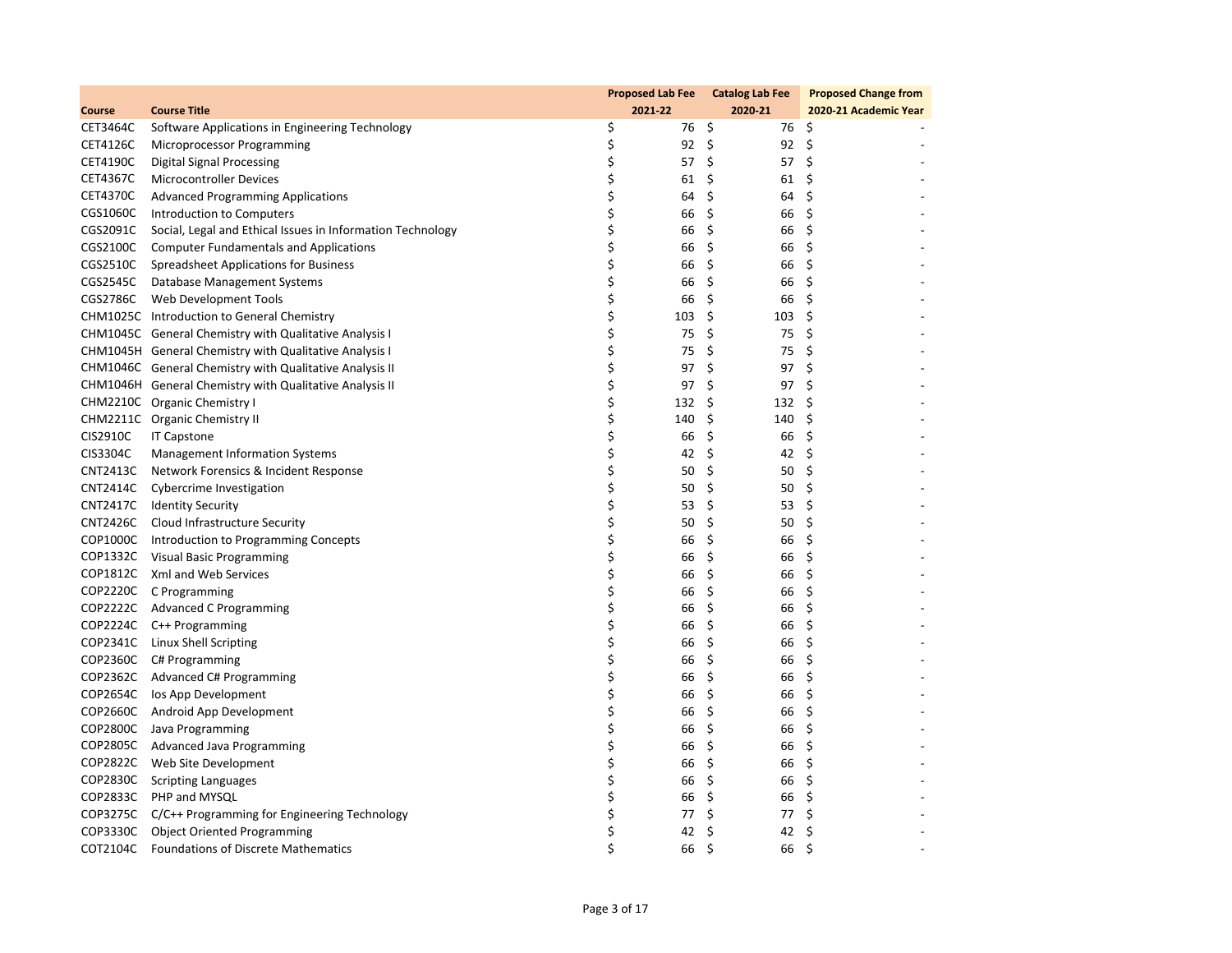|                    |                                                             | <b>Proposed Lab Fee</b>        | <b>Catalog Lab Fee</b>         | <b>Proposed Change from</b> |
|--------------------|-------------------------------------------------------------|--------------------------------|--------------------------------|-----------------------------|
| Course             | <b>Course Title</b>                                         | 2021-22                        | 2020-21                        | 2020-21 Academic Year       |
| CPT1205C           | Principles of Cardio Tech                                   | \$<br>$\blacksquare$           | \$<br>$\overline{\phantom{a}}$ | \$                          |
| CTS1120C           | Introduction to Network Security                            | \$<br>66                       | \$<br>66                       | \$                          |
| CTS1131C           | <b>Computer Maintenance Essentials</b>                      | \$<br>66                       | \$<br>66                       | \$                          |
| CTS1134C           | Network Essentials                                          | \$<br>66                       | \$<br>66                       | \$                          |
| CTS1142C           | Information Technology Project Management                   | \$<br>66                       | \$<br>66                       | \$                          |
| CTS1155C           | Introduction to Customer Service and Help Desk Concepts     | \$<br>66                       | \$<br>66                       | \$                          |
| CTS1163C           | Microsoft Windows 7                                         | \$<br>66                       | \$<br>66                       | \$                          |
| CTS2144C           | <b>Mobile Device Essentials</b>                             | \$<br>66                       | \$<br>66                       | \$                          |
| CTS2145C           | Cloud Essentials                                            | \$<br>66                       | \$<br>66                       | \$                          |
| CTS2317C           | <b>Advanced Network Security</b>                            | \$<br>66                       | \$<br>66                       | \$                          |
| CTS2321C           | Linux System Administration                                 | \$<br>$\overline{\phantom{a}}$ | \$<br>$\overline{\phantom{a}}$ | \$                          |
| CTS2322C           | Red Hat Enterprise Linux                                    | \$<br>53                       | \$<br>53                       | \$                          |
| CTS2433C           | SQL Server Database and Implementation                      | \$<br>66                       | \$<br>66                       | \$                          |
| <b>CVT1000C</b>    | Introduction to Cardiovascular Technology                   | \$<br>25                       | \$<br>25                       | \$                          |
| <b>CVT1205C</b>    | Cardiovascular Pharmacology & ECG Management                | \$<br>38                       | \$<br>38                       | \$                          |
| CVT1260C           | Invasive Cardiology I: Cardiopulmonary Anatomy & Physiology | \$<br>42                       | \$<br>42                       | \$                          |
| <b>CVT1840L</b>    | Cardiovascular Clinical Practicum I                         | \$<br>11                       | \$<br>11                       | \$                          |
| <b>CVT1841L</b>    | Cardiovascular Clinical Practicum II                        | \$<br>84                       | \$<br>84                       | \$                          |
| <b>CVT2211C</b>    | <b>Critical Care Applications</b>                           | \$<br>44                       | \$<br>44                       | \$                          |
| CVT2420C           | <b>Invasive Cardiology II</b>                               | \$<br>30                       | \$<br>30                       | \$                          |
| CVT2421C           | <b>Invasive Cardiology III</b>                              | \$<br>58                       | \$<br>58                       | \$                          |
| <b>CVT2426C</b>    | <b>Advanced Cardiovascular Concepts</b>                     | \$<br>38                       | \$<br>38                       | \$                          |
| CVT2620C           | Non-Invasive Cardiology II                                  | \$<br>18                       | \$<br>18                       | \$                          |
| <b>CVT2842L</b>    | Cardiovascular Clinical Practicum III                       | \$<br>324                      | \$<br>324                      | \$                          |
| <b>CVT2843L</b>    | Cardiovascular Clinical Practicum IV                        | \$<br>294                      | \$<br>294                      | \$                          |
| <b>CVT2844L</b>    | Cardiovascular Clinical Practicum V                         | \$<br>294                      | \$<br>294                      | \$                          |
| DAA1100C           | Modern Dance I                                              | \$<br>90                       | \$<br>90                       | \$                          |
|                    | DAA1101C Modern Dance II                                    | \$<br>90                       | \$<br>90                       | \$                          |
|                    | DAA1104C Modern Dance I for Pre-Majors                      | \$<br>90                       | \$<br>90                       | \$                          |
|                    | DAA1105C Modern Dance II for Pre-Majors                     | \$<br>90                       | \$<br>90                       | \$                          |
|                    | DAA1160C Modern Dance III for Pre-Majors                    | \$<br>90                       | \$<br>90                       | \$                          |
| DAA1200C           | Ballet I                                                    | \$<br>48                       | \$<br>48                       | \$                          |
| DAA1201C Ballet II |                                                             | \$<br>48                       | \$<br>48                       | \$                          |
|                    | DAA1204C Ballet I for Pre-Majors                            | \$<br>48                       | \$<br>48                       | \$                          |
|                    | DAA1205C Ballet II for Pre-Majors                           | \$<br>48                       | \$<br>48                       | \$                          |
| DAA1220C Pointe I  |                                                             | \$<br>48                       | \$<br>48                       | \$                          |
| DAA1221C Pointe II |                                                             | \$<br>48                       | \$<br>48                       | \$                          |
|                    | DAA1330C African Dance I                                    | \$<br>$\overline{\phantom{a}}$ | \$<br>$\overline{a}$           | \$                          |
|                    | DAA1331C African Dance II                                   | \$<br>$\overline{\phantom{a}}$ | \$<br>$\overline{\phantom{a}}$ | \$                          |
| DAA1520C Tap I     |                                                             | \$<br>50                       | \$<br>50                       | \$                          |
| DAA1521C Tap II    |                                                             | \$<br>50                       | \$<br>50                       | \$                          |
|                    | DAA1650C Dance Production                                   | \$<br>230                      | \$<br>230                      | \$                          |
| DAA1680C           | Repertory I for Pre-Majors                                  | \$<br>195                      | \$<br>195                      | \$                          |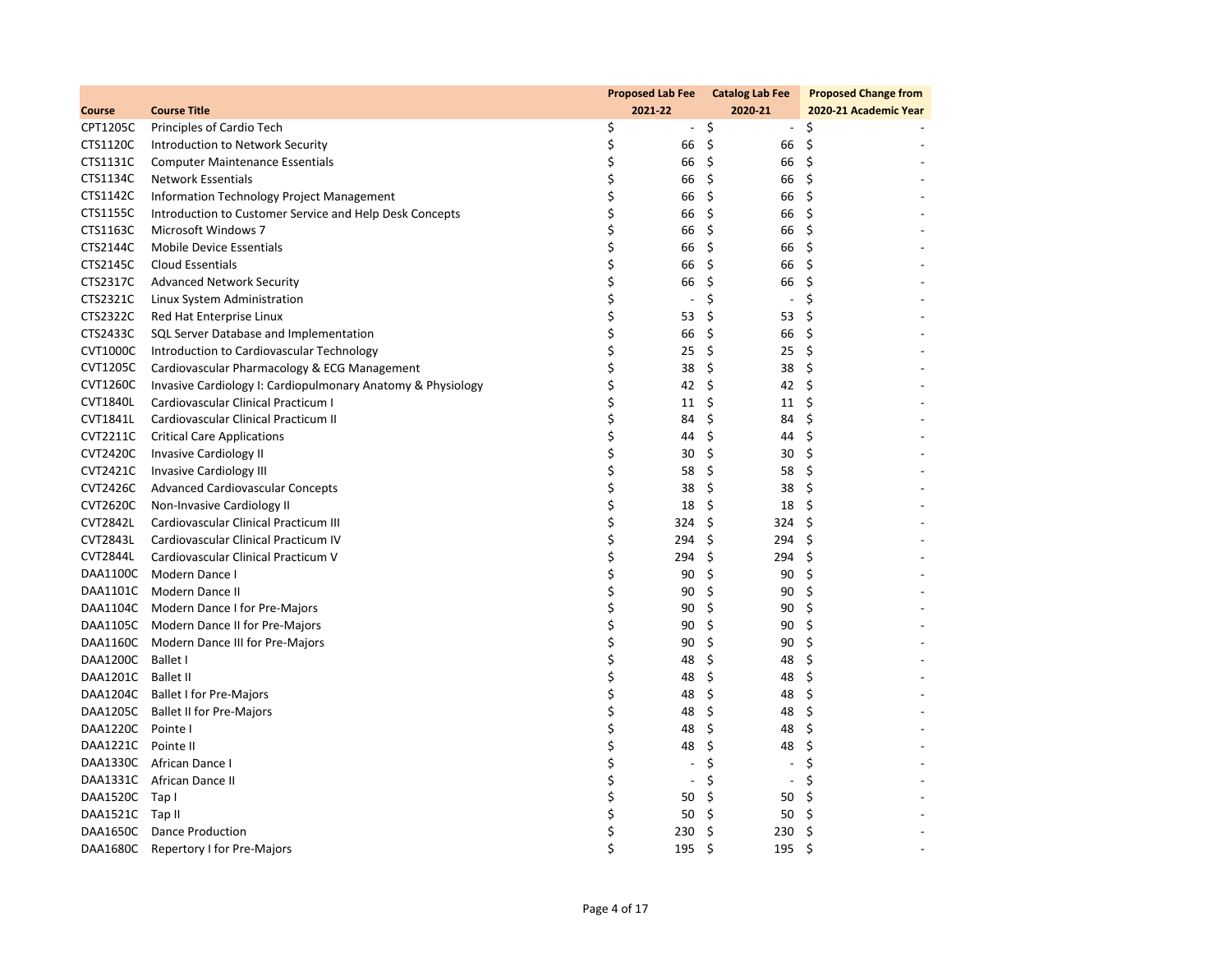|                 |                                                                      | <b>Proposed Lab Fee</b>        | <b>Catalog Lab Fee</b>         | <b>Proposed Change from</b> |
|-----------------|----------------------------------------------------------------------|--------------------------------|--------------------------------|-----------------------------|
| Course          | <b>Course Title</b>                                                  | 2021-22                        | 2020-21                        | 2020-21 Academic Year       |
|                 | DAA1681C Repertory II for Pre-Majors                                 | \$<br>195                      | 195<br>\$                      | \$                          |
|                 | DAA2102C Intermediate Modern Dance I                                 | \$<br>$\overline{\phantom{a}}$ | \$<br>$\overline{\phantom{a}}$ | \$                          |
|                 | DAA2103C Intermediate Modern Dance II                                | \$<br>$\blacksquare$           | \$<br>$\blacksquare$           | \$                          |
|                 | DAA2106C Intermediate Modern Dance I for Pre-Majors                  | \$<br>90                       | \$<br>90                       | \$                          |
|                 | DAA2107C Intermediate Modern Dance II for Pre-Majors                 | \$<br>90                       | \$<br>90                       | \$                          |
| DAA2202C        | Intermediate Ballet I                                                | \$<br>$\overline{\phantom{a}}$ | Ś.<br>$\overline{\phantom{a}}$ | Ś                           |
|                 | DAA2203C Intermediate Ballet II                                      | \$<br>$\blacksquare$           | \$<br>$\overline{\phantom{a}}$ | \$                          |
|                 | DAA2206C Ballet III for Pre-Majors                                   | \$<br>48                       | \$<br>48                       | \$                          |
|                 | DAA2207C Intermediate Ballet I for Pre-Majors                        | \$<br>48                       | \$<br>48                       | \$                          |
|                 | DAA2219C Intermediate Ballet II for Pre-Majors                       | \$<br>48                       | \$<br>48                       | \$                          |
|                 | DAA2500C Jazz Dance I                                                | \$<br>90                       | \$<br>90                       | \$                          |
|                 | DAA2501C Jazz Dance II                                               | \$<br>90                       | \$<br>90                       | \$                          |
|                 | DAA2610C Dance Composition & Improvisation I for Pre-Majors          | \$<br>48                       | \$<br>48                       | \$                          |
| DAA2611C        | Dance Composition & Improvisation II for Pre-Majors                  | \$<br>48                       | \$<br>48                       | \$                          |
| DAA2662L        | Performance Ensemble: Valencia Dance Theatre                         | \$<br>76                       | \$<br>76                       | \$                          |
|                 | DAA2682C Performance Ensemble: Valencia Dance Theatre for Pre-Majors | \$<br>176                      | \$<br>176                      | \$                          |
| DAA2930         | Selected Topics in Dance                                             | \$<br>138                      | \$<br>138                      | \$                          |
| <b>DEH1003L</b> | Dental Hygiene Instrumentation                                       | \$<br>575                      | \$<br>575                      | -\$                         |
| <b>DEH1800L</b> | Clinical Dental Hygiene I                                            | \$<br>725                      | \$<br>725                      | \$                          |
| <b>DEH1802L</b> | Dental Hygiene II                                                    | \$<br>175                      | \$<br>175                      | \$                          |
| <b>DEH2804L</b> | Clinical Dental Hygiene III                                          | \$<br>225                      | \$<br>225                      | \$                          |
| <b>DEH2806L</b> | Clinical Dental Hygiene IV                                           | \$<br>300                      | \$<br>300                      | \$                          |
| <b>DES1020L</b> | Dental Anatomy Lab                                                   | \$<br>25                       | \$<br>25                       | \$                          |
| <b>DES1100L</b> | Dental Materials Lab                                                 | \$<br>75                       | \$<br>75                       | \$                          |
| <b>DES1200L</b> | Dental Radiography Laboratory                                        | \$<br>150                      | \$<br>150                      | \$                          |
| <b>DES1800L</b> | Introduction to Clinical Procedures Lab                              | \$<br>75                       | \$<br>75                       | \$                          |
| DIG1102C        | Introduction to Web Programming                                      | \$<br>48                       | \$<br>48                       | \$                          |
| <b>DIG1108C</b> | Introduction to Server-Side Programming                              | \$<br>59                       | \$<br>59                       | \$                          |
| <b>DIG1452C</b> | Announcing and Performance for Multimedia                            | \$<br>63                       | \$<br>63                       | \$                          |
| DIG1631C        | <b>Digital Industry Practices</b>                                    | \$<br>48                       | \$<br>48                       | \$                          |
| DIG1940         | Professional Development for Digital Media                           | \$<br>19                       | \$<br>19                       | \$                          |
| DIG2000C        | Intro to Digital Media & Design                                      | \$<br>121                      | \$<br>121                      | \$                          |
| DIG2030C        | Digital Video and Sound                                              | \$<br>117                      | \$<br>117                      | \$                          |
| DIG2092C        | Ethics of Web Development                                            | \$<br>48                       | \$<br>48                       | \$                          |
| DIG2100C        | Web Essentials                                                       | \$<br>5                        | \$<br>5                        | \$                          |
| DIG2101C        | <b>Advanced Web Essentials</b>                                       | \$<br>48                       | \$<br>48                       | \$                          |
| DIG2106C        | Advanced Client-Side Programming                                     | \$<br>59                       | \$<br>59                       | \$                          |
| DIG2107C        | Advanced Server-Side Programming                                     | \$<br>59                       | \$<br>59                       | \$                          |
| DIG2109C        | Digital Imaging Fundamentals                                         | \$<br>68                       | \$<br>68                       | \$                          |
| DIG2170C        | Web Application Development                                          | \$<br>59                       | \$<br>59                       | \$                          |
| DIG2180C        | Intermediate Client-Side Programming                                 | \$<br>48                       | \$<br>48                       | \$                          |
| <b>DIG2282C</b> | Visual Media Essentials                                              | \$<br>68                       | \$<br>68                       | \$                          |
| <b>DIG2284C</b> | Advanced Digital Video and Sound                                     | \$<br>187                      | Ś.<br>187                      | Ś.                          |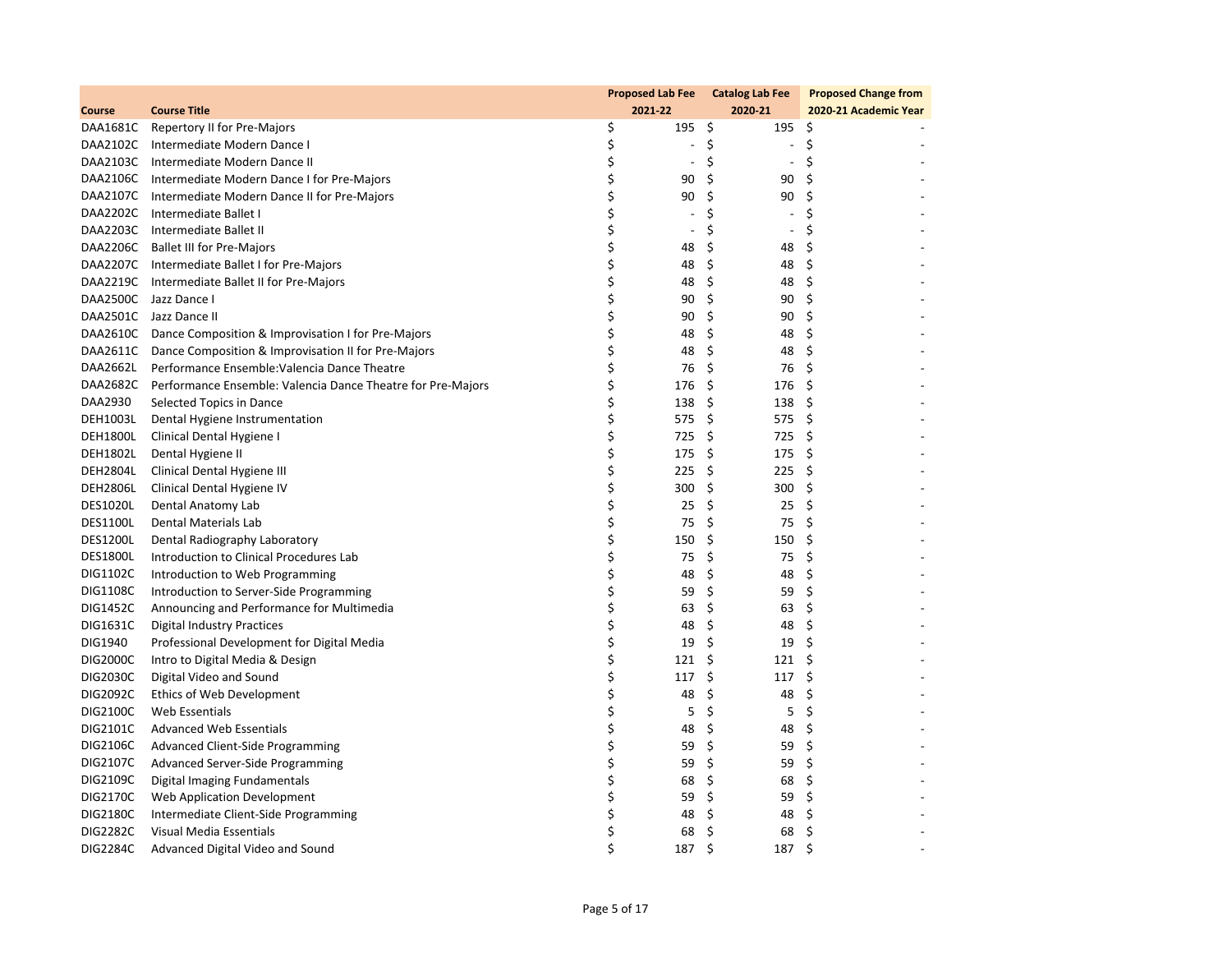|                 |                                                                                  |    |                          | Proposed Lab Fee Catalog Lab Fee | <b>Proposed Change from</b> |                          |
|-----------------|----------------------------------------------------------------------------------|----|--------------------------|----------------------------------|-----------------------------|--------------------------|
| Course          | <b>Course Title</b>                                                              |    | 2021-22                  | 2020-21                          | 2020-21 Academic Year       |                          |
| DIG2291C        | Advanced Audio Visual Technology                                                 | \$ | $121 \; \text{S}$        | $121 \quad $5$                   |                             |                          |
| DIG2292C        | <b>Digital Post-Production</b>                                                   | \$ | 59 \$                    | 59                               | \$                          |                          |
| DIG2302C        | Introduction to 3D Motion Graphics                                               | \$ | $162 \quad$ \$           | 162                              | -\$                         |                          |
| DIG2312C        | Introduction to Actionscript                                                     | \$ | 48                       | \$<br>48                         | \$                          |                          |
| DIG2317C        | <b>Advanced Actionscript</b>                                                     | \$ | 59                       | \$<br>59                         | \$                          |                          |
| DIG2341C        | Introduction to Motion Graphics                                                  | \$ | 43                       | \$<br>43                         | \$                          |                          |
| DIG2342C        | <b>Advanced Motion Graphics</b>                                                  | \$ | 31                       | \$<br>31                         | - \$                        |                          |
| <b>DIG2430C</b> | <b>Digital Storytelling</b>                                                      | \$ | 68                       | \$<br>68                         | \$                          |                          |
| DIG2431C        | <b>Advanced Digital Storytelling</b>                                             | \$ | 31                       | \$<br>31                         | \$                          |                          |
| DIG2500C        | <b>Fundamentals of Interactive Design</b>                                        | \$ | 59                       | \$<br>59                         | \$                          |                          |
| DIG2561C        | Project Management for Digital Media                                             | \$ | 59                       | \$<br>59                         | \$                          |                          |
| DIG2562C        | Introduction to Content Management Systems                                       | \$ | 48                       | \$<br>48                         | \$                          |                          |
| DIG2564C        | <b>Advanced Content Management Systems</b>                                       | \$ | 48                       | \$<br>48                         | \$                          |                          |
| <b>DIG2580C</b> | Digital Media Portfolio Review                                                   | \$ | 79                       | \$<br>79                         | \$                          |                          |
| DIG2822C        | Video Journalism                                                                 | \$ | 227                      | \$<br>227                        | -\$                         |                          |
| DIG2950C        | Digital Media Project                                                            | \$ | 63                       | \$<br>63                         | \$                          |                          |
| EAP0281C        | High Beginning Combined Skills for English Language Learners                     | \$ | 22                       | \$<br>22                         | \$                          |                          |
| EAP0300C        | Low Intermediate Speaking and Listening for English Language Learners            | \$ | 22                       | Ŝ.<br>22                         | \$                          |                          |
| EAP0320C        | Low Intermediate Reading for English Language Learners                           | \$ | 22                       | \$<br>22                         | \$                          |                          |
| EAP0340C        | Low Intermediate Composition for English Language Learners                       | \$ | 22                       | \$<br>22                         | \$                          |                          |
| EAP0360C        | Low Intermediate Grammar for English Language Learners                           | Ś  | 22                       | \$<br>22                         | \$                          |                          |
| EAP0381C        | Low Intermediate Combined Skills for English Language Learners                   | \$ | 22                       | \$<br>22                         | \$                          |                          |
| EAP0400C        | Intermediate Speaking and Listening for English Language Learners                | \$ | 22                       | \$<br>22                         | \$                          |                          |
| EAP0420C        | Intermediate Reading for English Language Learners                               | Ś  | 22                       | \$<br>22                         | \$                          |                          |
| EAP0440C        | Intermediate Composition for English Language Learners                           | \$ | 22                       | \$<br>22                         | \$                          |                          |
| EAP0460C        | Intermediate Structure for English Language Learners                             | Ś  | 22                       | \$<br>22                         | \$                          |                          |
| EAP1500C        | High Intermediate Speaking and Listening for English Language Learners           | \$ | 28                       | \$<br>28                         | \$                          |                          |
| EAP1520C        | High Intermediate Reading for English Language Learners                          | \$ | 28                       | \$<br>28                         | \$                          |                          |
| EAP1540C        | High Intermediate Composition for English Language Learners                      | Ś  | 28                       | \$<br>28                         | \$                          |                          |
| EAP1560C        | High Intermediate Grammar for English Language Learners                          |    | 28                       | \$<br>28                         | \$                          |                          |
| EAP1585C        | High Intermediate Integrated Writing and Grammar for English Language Learners   | \$ | 33                       | \$<br>33                         | \$                          |                          |
| EAP1586C        | High Intermediate Integrated Reading, Speaking, & Listening for English Language | \$ | 33                       | \$<br>33                         | \$                          |                          |
| EAP1620C        | Advanced Reading for English Language Learners                                   | Ś  | 29                       | \$<br>29                         | \$                          |                          |
| EAP1640C        | Advanced Composition for English Language Learners                               | \$ | 29                       | \$<br>29                         | \$                          |                          |
| EAP2930         | Selected Topics in English as a Second Language                                  | \$ | $\overline{\phantom{a}}$ | \$<br>$\overline{\phantom{a}}$   | \$                          |                          |
| EET1015C        | <b>Fundamentals of DC Circuits</b>                                               | Ś  | 93                       | \$<br>93                         | Ś                           |                          |
| EET1025C        | <b>Fundamentals of AC Circuits</b>                                               | \$ | 84                       | \$<br>84                         | \$                          |                          |
| EET1036C        | Fundamentals of DC and AC Circuits                                               | \$ | $\overline{\phantom{a}}$ | \$<br>$\overline{\phantom{a}}$   | \$                          |                          |
| EET1084C        | <b>Fundamentals of Electronics</b>                                               | Ś  | 25                       | \$<br>$\overline{\phantom{a}}$   | Ś                           | 25 new course to 2020-21 |
| EET1141C        | Semiconductor Devices and Circuits                                               | \$ | 90                       | \$<br>90                         | \$                          |                          |
| EET1214C        | Introduction to Engineering Technology                                           | Ś  | 90                       | \$<br>90                         | \$                          |                          |
| EET2142C        | Integrated Circuits                                                              |    | 90                       | \$<br>90                         | \$                          |                          |
| <b>EET2325C</b> | <b>RF Communication</b>                                                          | \$ | 93                       | \$<br>93                         | \$                          |                          |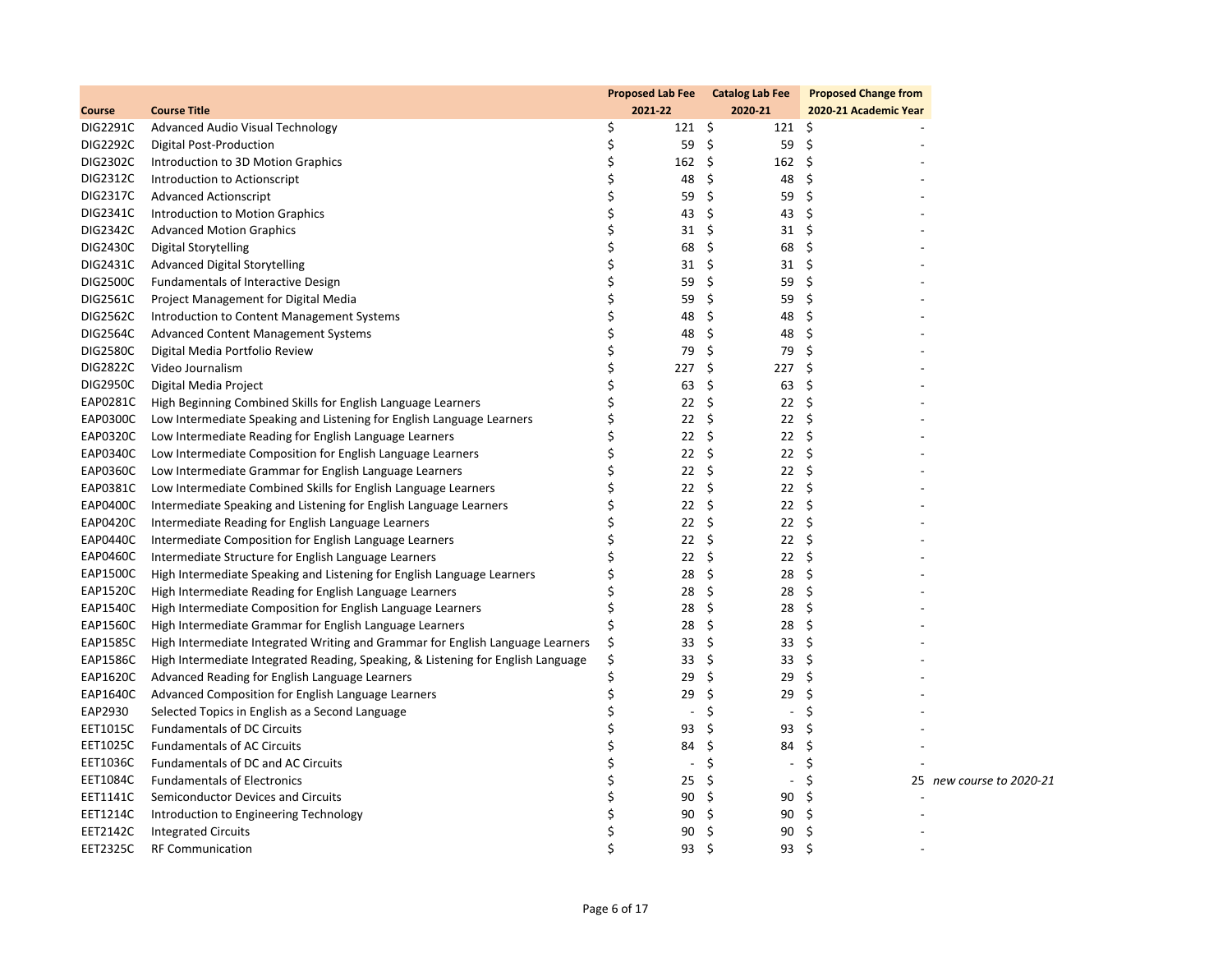|                 |                                                                |    |                          | Proposed Lab Fee Catalog Lab Fee | <b>Proposed Change from</b> |
|-----------------|----------------------------------------------------------------|----|--------------------------|----------------------------------|-----------------------------|
| Course          | <b>Course Title</b>                                            |    | 2021-22                  | 2020-21                          | 2020-21 Academic Year       |
| <b>EET2365C</b> | Wireless and Data Communications                               | \$ | 30 \$                    |                                  | $30 \quad $5$               |
| EET3081C        | Circuit Analysis I                                             | \$ | 82 \$                    |                                  | 82 \$                       |
| <b>EET3086C</b> | Circuit Analysis II                                            | \$ | 82 \$                    |                                  | $82 \quad 5$                |
| EET3329C        | <b>Communication Systems</b>                                   | \$ | $107 \pm$                | $107 \pm$                        |                             |
| EET4158C        | Linear Integrated Circuits and Systems                         | \$ | $41 \; \xi$              | 41                               | \$                          |
| <b>EET4359C</b> | <b>Digital Communication</b>                                   | \$ | $\overline{\phantom{a}}$ | \$<br>$\overline{\phantom{a}}$   | Ś                           |
| <b>EET4390C</b> | <b>Acoustics and Audio Technology</b>                          | \$ | $\overline{\phantom{a}}$ | \$<br>$\blacksquare$             | \$                          |
| EET4391C        | <b>Audio Electronics</b>                                       | \$ | $\overline{\phantom{a}}$ | \$<br>$\overline{\phantom{a}}$   | \$                          |
| EET4392C        | Digital Audio Signal Processing                                | \$ | $\overline{\phantom{a}}$ | \$<br>$\overline{\phantom{a}}$   | \$                          |
| <b>EET4397C</b> | Audio Software and Programming Applications                    | \$ | $\overline{\phantom{a}}$ | \$<br>$\overline{\phantom{a}}$   | \$                          |
| EGN1007C        | <b>Engineering Concepts &amp; Methods</b>                      | \$ | 39                       | \$<br>39                         | \$                          |
| EGN1111C        | <b>Engineering Computer Graphics</b>                           | \$ | $\overline{\phantom{a}}$ | \$<br>$\overline{\phantom{a}}$   | \$                          |
| EGS1130C        | <b>Descriptive Geometry</b>                                    | \$ | $\overline{\phantom{a}}$ | \$<br>$\overline{\phantom{a}}$   | \$                          |
| EMS1119L        | <b>Fundamentals of Emergency Medical Technology Practice</b>   | \$ | 113                      | \$<br>113                        | \$                          |
| EMS1431L        | Emergency Medical Technician Clinical Practicum                | \$ | 76                       | \$<br>76                         | \$                          |
| EMS2603L        | Paramedic I Laboratory                                         | \$ | 467 \$                   | 467                              | - \$                        |
| EMS2604L        | Paramedic II Laboratory                                        | \$ | 274                      | \$<br>274                        | \$                          |
| EMS2605L        | Paramedic III Laboratory                                       | \$ | 210                      | \$<br>210                        | \$                          |
| <b>EMS2659L</b> | Paramedic IV (Provisional Field Internship)                    | \$ | 92                       | \$<br>92                         | \$                          |
| <b>EMS2666L</b> | Paramedic I Clinical                                           | \$ | 90                       | \$<br>90                         | \$                          |
| ENY1002C        | Principles of Entomology                                       | \$ | 82                       | \$<br>82                         | - \$                        |
| ETC1251C        | <b>Engineering Materials and Processes</b>                     | \$ | 26                       | \$<br>26                         | \$                          |
| ETD1031C        | Introduction to Construction/Drafting Technology               | \$ | 59                       | \$<br>59                         | \$                          |
| ETD1103C        | <b>Engineering Graphics With Cad</b>                           | \$ | 66                       | \$<br>66                         | \$                          |
| ETD1340C        | <b>Advanced Cadd</b>                                           | \$ | 66                       | \$<br>66                         | \$                          |
| ETD1701C        | <b>Mechanical Drafting I</b>                                   | \$ | 59                       | \$<br>59                         | \$                          |
| ETD2355C        | 3-D Cadd                                                       | \$ | 66                       | \$<br>66                         | \$                          |
| ETD2371C        | Introduction to 3D Printing                                    | \$ | 59                       | \$<br>59                         | \$                          |
| ETD2372C        | <b>Advanced Rapid Prototyping</b>                              | \$ | 59                       | \$<br>59                         | \$                          |
| ETD2614C        | <b>Electromechanical Drafting</b>                              | \$ | 59                       | \$<br>59                         | \$                          |
| ETD2731C        | <b>Mechanical Drafting II</b>                                  | \$ | 59                       | \$<br>59                         | \$                          |
| ETI4448C        | Applied Project Management                                     | \$ | 42                       | \$<br>42                         | \$                          |
|                 | ETM1600C Automation and Controls Fundamentals                  | \$ | 64                       | \$<br>64                         | \$                          |
|                 | ETM1601C HVAC Systems and Devices                              | \$ | 64                       | \$<br>64                         | \$                          |
|                 | ETM1602C Automated Electrical Systems and Devices              | \$ | 64                       | \$<br>64                         | \$                          |
|                 | ETM1603C Automation and Controls Design through Commissioning  | \$ | 64                       | \$<br>64                         | \$                          |
|                 | ETM1604C Energy Management Concepts                            | \$ | 64                       | \$<br>64                         | \$                          |
|                 | ETM1605C EMCT Integration                                      | \$ | $\overline{\phantom{a}}$ | \$<br>$\overline{\phantom{a}}$   | \$                          |
|                 | ETM2605C Automation and Controls Integration                   | \$ | 64                       | \$<br>64                         | \$                          |
|                 | ETM2606C Programming Building Automation Systems               | \$ | 64                       | \$<br>64                         | \$                          |
|                 | ETM2607C Troubleshooting Automation and Control Systems        | \$ | 64                       | \$<br>64                         | \$                          |
|                 | ETM2608C Automated Building Operations                         | \$ | 64                       | \$<br>64                         | \$                          |
|                 | ETM2609C Capstone in Energy Management and Controls Technology | Ś  | 64                       | Ś.<br>64                         | \$                          |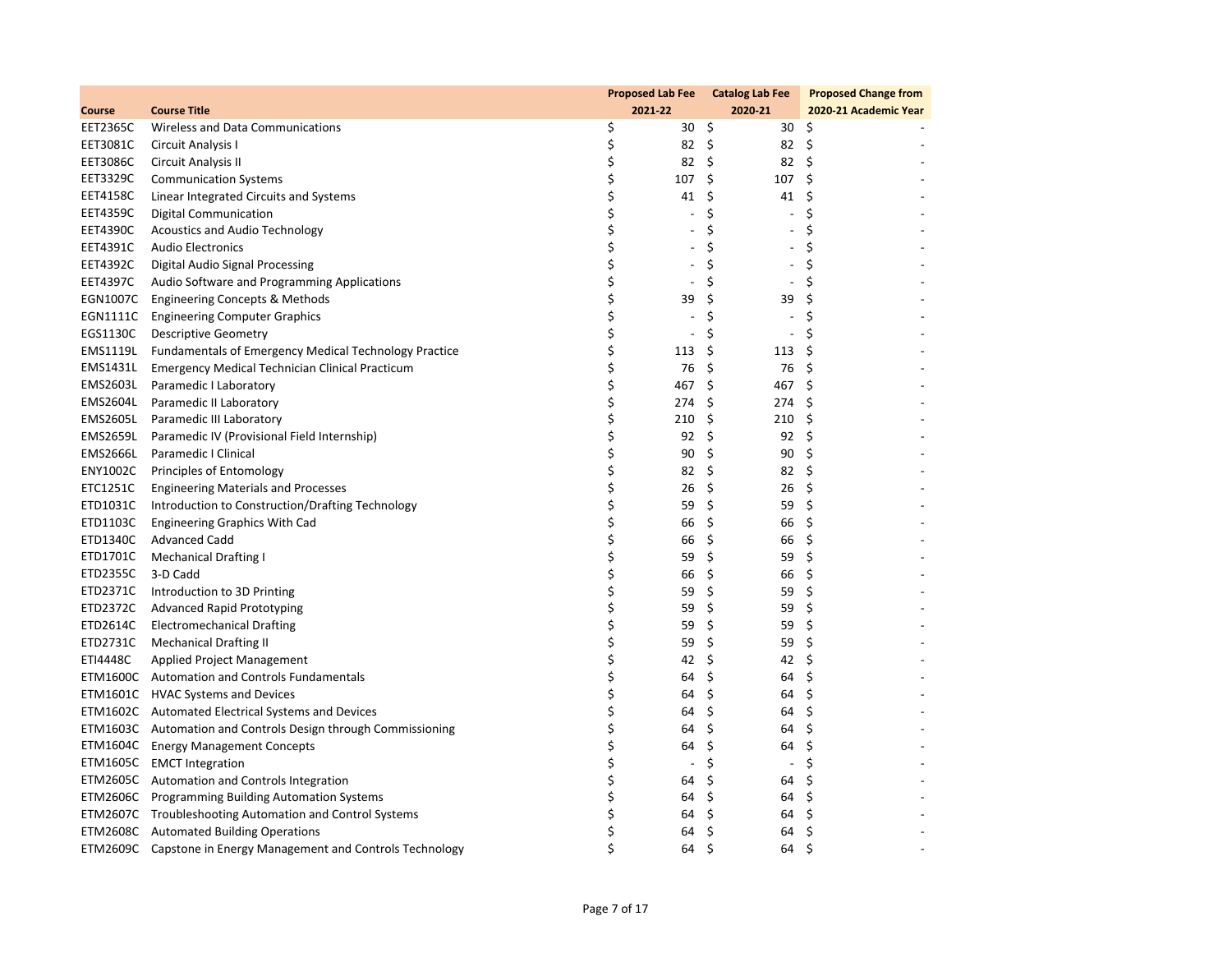|                 |                                                                |    | <b>Proposed Lab Fee</b>  | <b>Catalog Lab Fee</b>         | <b>Proposed Change from</b> |
|-----------------|----------------------------------------------------------------|----|--------------------------|--------------------------------|-----------------------------|
| Course          | <b>Course Title</b>                                            |    | 2021-22                  | 2020-21                        | 2020-21 Academic Year       |
| ETP2402C        | Photovoltaic Systems                                           | \$ | $\blacksquare$           | \$<br>$\sim$                   | \$                          |
| ETP4240C        | <b>Power Electronics</b>                                       | \$ | 53                       | \$<br>53                       | \$                          |
| ETS1210C        | Introduction to Photonics                                      | \$ | 78                       | \$<br>78                       | \$                          |
| ETS1603C        | <b>Fundamentals of Robotics and Simulation</b>                 | \$ | 78                       | \$<br>78                       | \$                          |
| ETS1610C        | Principles of Virtual Reality                                  | \$ | $\overline{\phantom{a}}$ | \$<br>$\overline{\phantom{a}}$ | \$                          |
| ETS2220C        | Introduction to Fiber Optics                                   | \$ | 66                       | \$<br>66                       | \$                          |
| ETS2221C        | Introduction to Electro-Optical Devices                        | \$ | 84                       | \$<br>84                       | \$                          |
| ETS2230C        | Introduction to Lasers                                         | \$ | 66                       | \$<br>66                       | \$                          |
| <b>ETS2275C</b> | Modeling and Simulation                                        | \$ | $\overline{\phantom{a}}$ | \$<br>$\overline{\phantom{a}}$ | \$                          |
| ETS2511C        | Electromechanical Systems                                      | \$ | 59                       | \$<br>59                       | \$                          |
| ETS2542C        | Programmable Logic Controllers I                               | \$ | 78                       | \$<br>78                       | \$                          |
| ETS2544C        | Programmable Logic Controllers II                              | \$ | 71                       | \$<br>71                       | \$                          |
| ETS2604C        | <b>Robotics Applications</b>                                   | \$ | 70                       | \$<br>70                       | \$                          |
| ETS4216C        | <b>Geometrical and Wave Optics</b>                             | \$ |                          | \$<br>$\overline{\phantom{a}}$ | \$                          |
| ETS4217C        | Optical Engineering and Lens Design                            | \$ | $\overline{\phantom{a}}$ | \$<br>$\blacksquare$           | \$                          |
| ETS4228C        | <b>Optical Detectors and Systems</b>                           | \$ | $\sim$                   | \$<br>$\blacksquare$           | \$                          |
| ETS4236C        | Laser Engineering Design                                       | \$ | $\sim$                   | \$<br>$\overline{a}$           | \$                          |
| ETS4256C        | <b>Optical Communication Systems</b>                           | \$ | $\overline{a}$           | \$<br>$\overline{\phantom{a}}$ | \$                          |
| <b>ETS4280C</b> | <b>Advanced Electro-Optical Devices</b>                        | \$ | $\overline{\phantom{a}}$ | \$<br>$\overline{\phantom{a}}$ | \$                          |
| <b>FAS2010C</b> | Principles of Aquaculture                                      | \$ | 82                       | \$<br>82                       | \$                          |
| FFP2610C        | Fire Cause and Origin Determination                            | \$ | 24                       | \$<br>24                       | \$                          |
| FFP2810         | Fire Fighting Tactics and Strategy I                           | \$ | $\overline{\phantom{a}}$ | \$<br>$\overline{\phantom{a}}$ | \$                          |
| FFP2811         | Fire Fighting Tactics & Strategy II                            | \$ | $\blacksquare$           | \$<br>$\overline{\phantom{a}}$ | \$                          |
| <b>FIL2421C</b> | Film Production I                                              | \$ | 260                      | \$<br>260                      | \$                          |
| <b>FIL2432C</b> | Film Production II                                             | \$ | 260                      | \$<br>260                      | \$                          |
| <b>FIL2438C</b> | Film Production III                                            | \$ | 260                      | \$<br>260                      | \$                          |
| <b>FIL2450C</b> | <b>Film Gripping</b>                                           | \$ | 260                      | \$<br>260                      | \$                          |
| <b>FIL2505C</b> | Film Lighting                                                  | \$ | 260                      | \$<br>260                      | \$                          |
| <b>FIL2537C</b> | Film Sound                                                     | \$ | 260                      | \$<br>260                      | \$                          |
| <b>FIL2552C</b> | Film Editing                                                   | \$ | 260                      | \$<br>260                      | \$                          |
| <b>FIL2580C</b> | Film Camera Techniques                                         | \$ | 260                      | \$<br>260                      | \$                          |
| <b>FSS1050C</b> | Baking Indgredients and Technology                             | \$ | 84                       | \$<br>84                       | \$                          |
| FSS1052C        | <b>Specialty Breads</b>                                        | \$ | 174                      | \$<br>174                      | \$                          |
| <b>FSS1068C</b> | <b>Enriched Artisan Bread</b>                                  | \$ | 174                      | \$<br>174                      | \$                          |
| <b>FSS1075C</b> | <b>Rustic Artisan Breads</b>                                   | \$ | 174                      | \$<br>174                      | \$                          |
| FSS1203C        | <b>Quantity Food Production</b>                                | \$ | 174                      | \$<br>174                      | \$                          |
| <b>FSS1206C</b> | Quantity Food Production for Hospitality & Restaurant Managers | \$ | 174                      | \$<br>174                      | \$                          |
| <b>FSS1240C</b> | <b>Classical Cuisine</b>                                       | Ś  | 174                      | \$<br>174                      | \$                          |
| <b>FSS1246C</b> | <b>Baking and Pastries I</b>                                   | \$ | 174                      | \$<br>174                      | \$                          |
| <b>FSS2052C</b> | Whole Grain Artisan Breads                                     | \$ | 174                      | \$<br>174                      | \$                          |
| <b>FSS2054C</b> | Cookies, Tarts and Friandises                                  | \$ | 174                      | \$<br>174                      | \$                          |
| <b>FSS2055C</b> | <b>Contemporary Cakes and Desserts</b>                         | \$ | 174                      | \$<br>174                      | \$                          |
| <b>FSS2056C</b> | Pastry Techniques                                              | \$ | 174                      | Ś.<br>174                      | \$                          |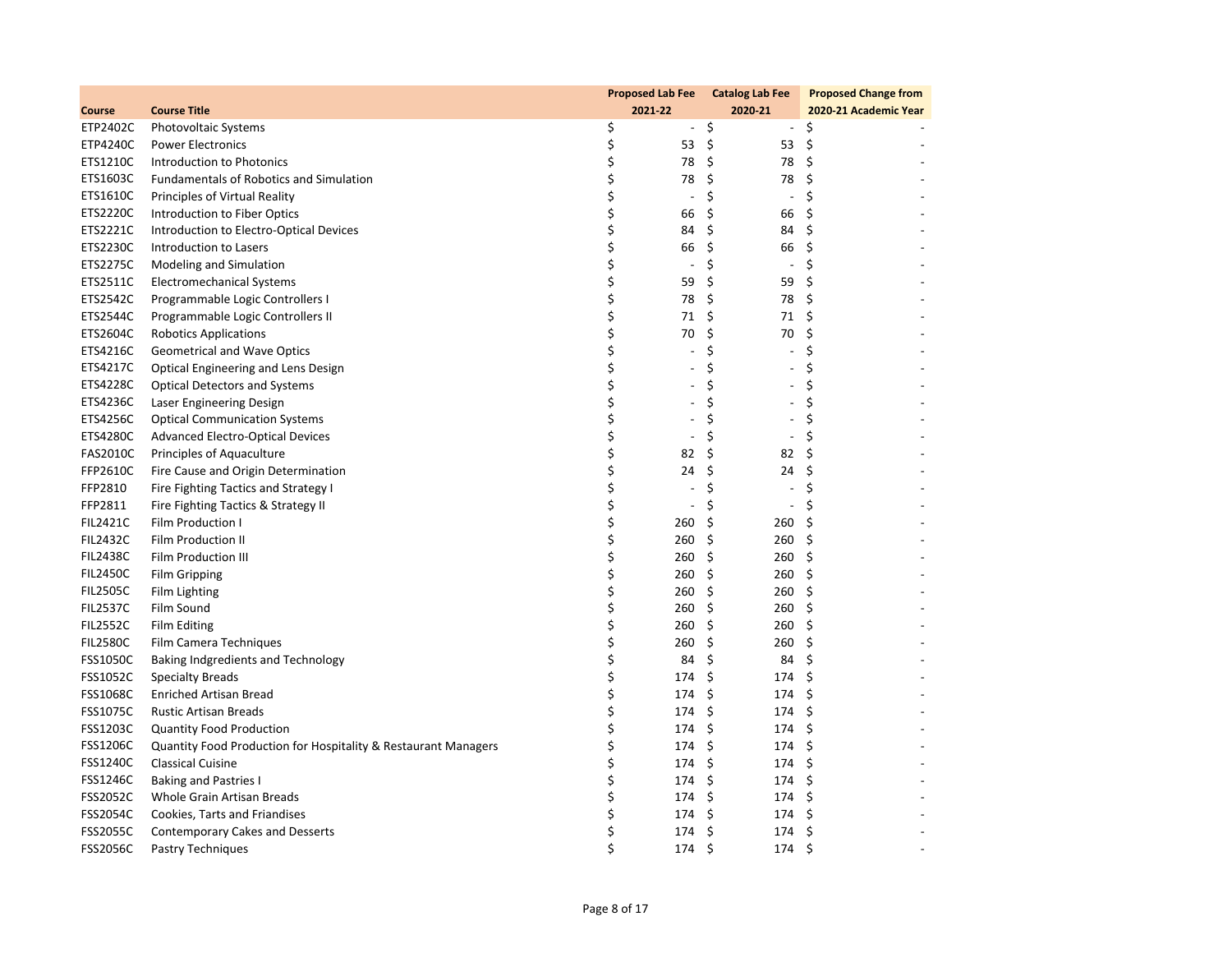|                 |                                            |    | <b>Proposed Lab Fee</b> | <b>Catalog Lab Fee</b> | <b>Proposed Change from</b> |
|-----------------|--------------------------------------------|----|-------------------------|------------------------|-----------------------------|
| Course          | <b>Course Title</b>                        |    | 2021-22                 | 2020-21                | 2020-21 Academic Year       |
| <b>FSS2057C</b> | Individual and Production Pastries         | \$ | 174 \$                  | 174                    | \$                          |
| <b>FSS2058C</b> | Confectionary Art and Principles of Design | \$ | 174                     | \$<br>174              | \$                          |
| <b>FSS2059C</b> | <b>Chocolates and Confections</b>          | \$ | 174 \$                  | 174                    | - \$                        |
| <b>FSS2060C</b> | <b>Restaurant and Production Desserts</b>  | \$ | 174                     | \$<br>174              | \$                          |
| FSS2061C        | Basic and Classical Cakes and Pastries     | \$ | 174                     | \$<br>174              | \$                          |
| <b>FSS2068C</b> | <b>Global Artisan Breads</b>               | \$ | 174                     | \$<br>174              | \$                          |
| <b>FSS2074C</b> | Sourdough Artisan Breads                   | \$ | 174 \$                  | 174                    | \$                          |
| <b>FSS2080C</b> | <b>Complex Cake Decorating</b>             | \$ | 174                     | \$<br>174              | \$                          |
| FSS2081C        | <b>Advanced Cake Decorating</b>            | \$ | 174                     | \$<br>174              | -\$                         |
| <b>FSS2082C</b> | <b>Specialty Cakes</b>                     | \$ | 174 \$                  | 174                    | \$                          |
| <b>FSS2083C</b> | Sugar, Sculpting, and String Work          | \$ | 174                     | \$<br>174              | \$                          |
| <b>FSS2204C</b> | <b>Quantity Food Production II</b>         | \$ | 174                     | \$<br>174              | \$                          |
| <b>FSS2205C</b> | Quantity Food Production III               | \$ | 174 \$                  | 174                    | \$                          |
| <b>FSS2242C</b> | International and Regional Foods           | \$ | 174                     | \$<br>174              | \$                          |
| <b>FSS2247C</b> | Baking and Pastries II                     | \$ | 174                     | \$<br>174              | \$                          |
| <b>FSS2248C</b> | Garde-Manger                               | \$ | 174                     | \$<br>174              | \$                          |
| GLY2010C        | <b>Physical Geology</b>                    | \$ | 54                      | \$<br>54               | \$                          |
| GRA1142C        | Graphic Design Essentials                  | \$ | 117                     | \$<br>117              | \$                          |
| GRA1180C        | Portfolio Prep                             | \$ | 117                     | \$<br>117              | \$                          |
| GRA1203C        | Layout, Design and Copy Preparation        | \$ | 117                     | \$<br>117              | \$                          |
| GRA1206C        | <b>Fundamentals of Typography</b>          | \$ | 117                     | \$<br>117              | -\$                         |
|                 | GRA1933C Fundamentals of Creative Thinking | \$ | 117                     | \$<br>117              | \$                          |
| GRA1951C        | Portfolio Review                           | \$ | 117                     | \$<br>117              | \$                          |
| GRA1956C        | Phoenix Design Project                     | \$ | $117 \pm$               | 117                    | -\$                         |
|                 | GRA2113C Advanced Graphic Design I         | \$ | 117                     | \$<br>117              | \$                          |
|                 | GRA2121C Publication Design                | \$ | 117                     | \$<br>117              | \$                          |
|                 | GRA2132C Advanced Interactive Design       | \$ | $117 \pm$               | 117                    | -\$                         |
|                 | GRA2133C Intermediate Web Design           | \$ | 117                     | \$<br>117              | \$                          |
|                 | GRA2141C Web Page Design                   | \$ | 117                     | \$<br>117              | \$                          |
|                 | GRA2143C Advanced Web Page Design          | \$ | 117                     | \$<br>117              | \$                          |
|                 | GRA2151C Illustrating                      | \$ | 117                     | \$<br>117              | \$                          |
|                 | GRA2156C Vector Illustration               | \$ | 117                     | \$<br>117              | \$                          |
|                 | GRA2160C Computer Animation                | \$ | 117                     | \$<br>117              | \$                          |
|                 | GRA2182C Advanced Graphic Design II        | \$ | 117                     | \$<br>117              | \$                          |
| GRA2201C        | <b>Electronic Imaging</b>                  | \$ | 117                     | \$<br>117              | \$                          |
|                 | GRA2207C Advanced Image Editing            | \$ | 117                     | \$<br>117              | \$                          |
|                 | GRA2225C Advanced Typography               | \$ | 117                     | \$<br>117              | \$                          |
|                 | GRA2310C Graphic Reproduction Processes    | \$ | 117                     | \$<br>117              | \$                          |
|                 | GRA2585C User Interface Design             | \$ | 117                     | \$<br>117              | Ŝ.                          |
|                 | GRA2723C CSS Design                        | \$ | 117                     | \$<br>117              | \$                          |
|                 | GRA2724C Advanced CSS Design               | \$ | 117                     | \$<br>117              | \$                          |
|                 | GRA2755C Web Development for Designers     | \$ | 117                     | \$<br>117              | \$                          |
| <b>HFT2021C</b> | Beer, Wine, and Beverage Essentials        | Ś  | 118                     | Ŝ.<br>118              | \$                          |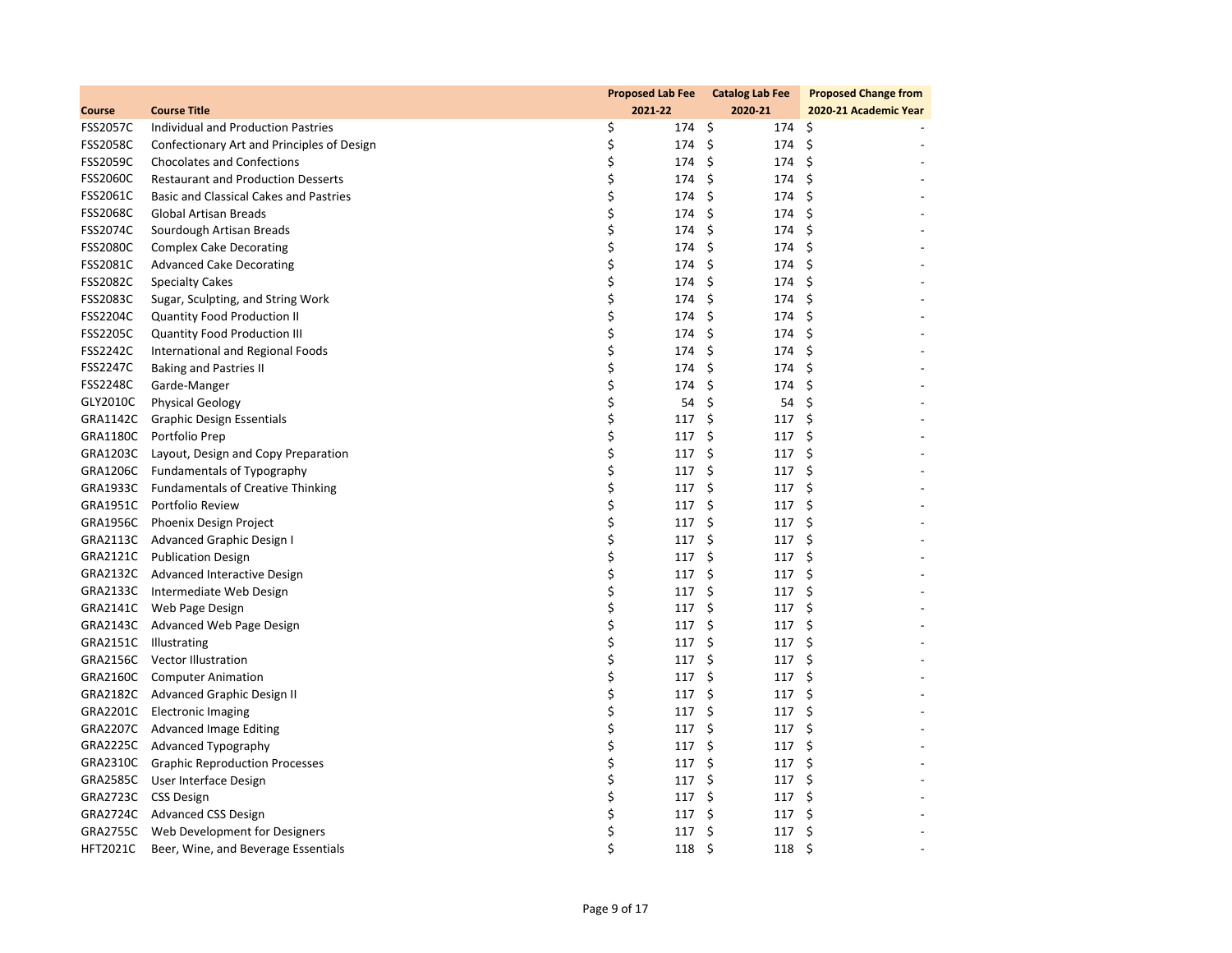|                 |                                                      |                                | Proposed Lab Fee Catalog Lab Fee | <b>Proposed Change from</b> |
|-----------------|------------------------------------------------------|--------------------------------|----------------------------------|-----------------------------|
| Course          | <b>Course Title</b>                                  | 2021-22                        | 2020-21                          | 2020-21 Academic Year       |
| <b>HFT2861C</b> | Beverage Management and Service                      | \$<br>118 \$                   |                                  | $118 \; \; \zeta$           |
| <b>HFT2867C</b> | Wine Essentials                                      | \$<br>$103 \; \; \zeta$        | 103                              | - \$                        |
| HIM1800L        | Professional Practice Experience                     | \$<br>$\overline{\phantom{a}}$ | \$<br>$\overline{\phantom{a}}$   | \$                          |
| <b>HIM2222C</b> | <b>Basic ICD Coding</b>                              | \$<br>$\overline{\phantom{a}}$ | \$<br>$\blacksquare$             | \$                          |
| <b>HIM2729C</b> | Advanced ICD Coding and Reimbursement                | \$                             | \$<br>$\overline{\phantom{a}}$   | \$                          |
| <b>HIM2810L</b> | Professional Practice Experience II                  | \$<br>$\overline{\phantom{a}}$ | \$<br>$\overline{\phantom{a}}$   | \$                          |
| <b>HIM2820L</b> | Professional Practice Experience III                 | \$<br>$\overline{\phantom{a}}$ | \$<br>$\overline{\phantom{a}}$   | \$                          |
| <b>HLP1081C</b> | Fitness and Wellness for Life I                      | \$<br>28                       | \$<br>28                         | \$                          |
| HLP1093         | <b>Meditation for Stress Management</b>              | \$<br>$\overline{\phantom{a}}$ | \$<br>$\overline{\phantom{a}}$   | \$                          |
| <b>HLP2550C</b> | <b>Concepts of Personal Training</b>                 | \$<br>33                       | \$<br>33                         | \$                          |
| <b>HOS2005C</b> | Principles of Hydroponics                            | \$<br>82                       | \$<br>82                         | \$                          |
| HSC1180         | Tai Chi                                              | \$<br>$\overline{\phantom{a}}$ | \$<br>$\overline{\phantom{a}}$   | \$                          |
| <b>HSC1400C</b> | First Aid and CPR                                    | \$<br>20                       | \$<br>20                         | \$                          |
| <b>IPM1301C</b> | Survey of Pest Control                               | \$<br>82                       | \$<br>82                         | \$                          |
| <b>IPM2011C</b> | Diagnostics Techniques for Plant Problems            | \$<br>82                       | \$<br>82                         | \$                          |
| JOU2100C        | <b>News Reporting</b>                                | \$<br>6                        | \$<br>6                          | \$                          |
| LDE1000C        | Landscape Design and Implementation                  | \$<br>82                       | \$<br>82                         | \$                          |
|                 | MAT0018C Developmental Mathematics I                 | \$<br>61                       | \$<br>61                         | - \$                        |
|                 | MAT0018N Developmental Mathematics I                 | \$<br>61                       | \$<br>61                         | \$                          |
|                 | MAT0022C Developmental Mathematics Combined          | \$<br>61                       | \$<br>61                         | -\$                         |
|                 | MAT0028C Developmental Mathematics II                | \$<br>61                       | \$<br>61                         | \$                          |
|                 | MAT0028N Developmental Mathematics II                | \$<br>61\$                     | 61                               | \$                          |
|                 | MAT1033C Intermediate Algebra                        | \$<br>$61 \;$ \$               | 61                               | -\$                         |
|                 | MCB2010C Microbiology                                | \$<br>$104 \div$               | 104                              | -\$                         |
|                 |                                                      |                                |                                  |                             |
|                 | MMC2126C Radio and Podcasting                        | \$<br>37\$                     | 37                               | -\$                         |
| MUC1211         | Applied Music Composition                            | \$<br>148 \$                   | 148                              | - \$                        |
|                 | MUC2000C Composition and Songwriting I and II        | \$<br>$130 \quad $5$           | 130                              | \$                          |
|                 |                                                      |                                |                                  |                             |
|                 | MUM1002C Fundamentals of Sound                       | \$<br>130 \$                   | 130                              | - \$                        |
|                 | MUM1003L Digital Audio Workstation for Non-Majors    | \$<br>$\blacksquare$           | - \$<br>$\overline{\phantom{a}}$ | \$                          |
|                 | MUM1620L Psychoacoustics & Critical Listening Skills | \$<br>$130 \pm$                |                                  | $130 \pm$                   |
|                 | MUM1642L Foley and Sound Design                      | \$<br>$130 \quad $5$           |                                  | $130 \pm$                   |
|                 |                                                      |                                |                                  |                             |
|                 | MUM1646C Dialogue Editing and Voice Processing       | \$<br>$130 \div$               | 130                              | - \$                        |
|                 | MUM1660L Location Sound                              | \$<br>130 \$                   | 130                              | - \$                        |
|                 |                                                      |                                |                                  |                             |
|                 | MUM1662C Live Sound Techniques                       | \$<br>$130 \div$               |                                  | $130 \pm$                   |
|                 | MUM2601L Sound Recording Lab I                       | \$<br>$130 \pm$                | 130                              | \$                          |
|                 | MUM2602L Sound Recording Lab II                      | \$<br>$130 \pm$                |                                  | $130 \pm$                   |
|                 |                                                      |                                |                                  |                             |
|                 | MUM2623C Midi Electronic Music I                     | \$<br>$130 \pm$                | 130                              | - \$                        |
|                 |                                                      |                                |                                  |                             |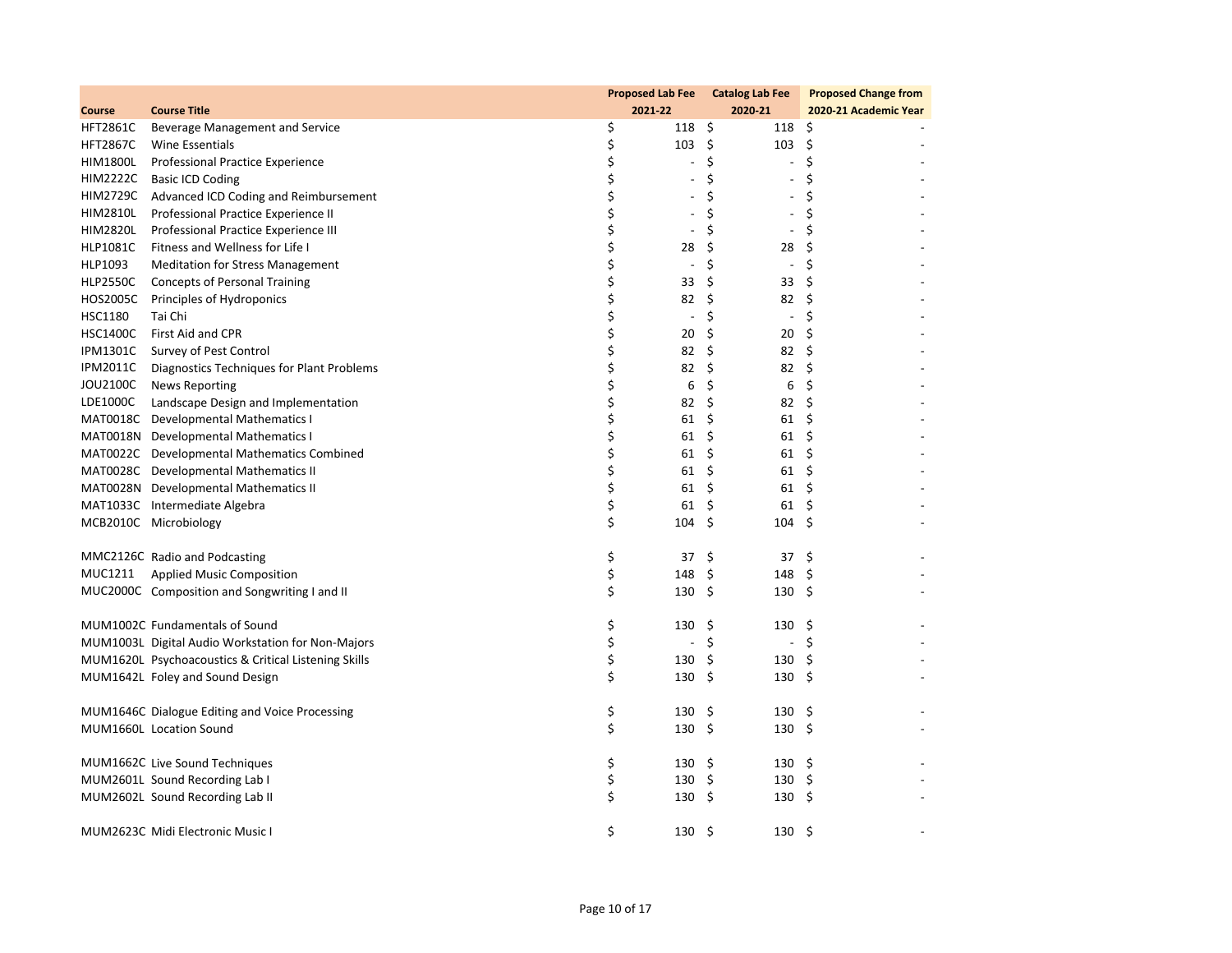|                |                                                                | <b>Proposed Lab Fee</b>        | <b>Catalog Lab Fee</b>         | <b>Proposed Change from</b> |
|----------------|----------------------------------------------------------------|--------------------------------|--------------------------------|-----------------------------|
| Course         | <b>Course Title</b>                                            | 2021-22                        | 2020-21                        | 2020-21 Academic Year       |
|                |                                                                |                                |                                |                             |
|                | MUM2630C Sound for Media                                       | \$<br>$130 \pm$                | $130 \pm 5$                    |                             |
|                | MUM2632L Audio Systems Design and Maintenance                  | \$<br>130                      | \$<br>130                      | - \$                        |
|                | MUM2634L The Digital Audio Workstation                         | \$<br>130                      | \$<br>$130 \div$               |                             |
|                | MUM2637L Introduction to Video Game and VR Sound               | \$<br>$130 \div$               | $130 \pm$                      |                             |
|                | MUM2640C Post Production Sound                                 | \$<br>130 \$                   | 130                            | - \$                        |
|                | MUM2645L Mastering Techniques                                  | \$<br>$130 \div$               | 130                            | - \$                        |
|                | MUM2663C Sound Recording I                                     | \$<br>130 \$                   | $130 \pm$                      |                             |
|                | MUM2664C Sound Recording II                                    | \$<br>130                      | \$.<br>130                     | \$                          |
|                | MUM2678L Mixing Techniques                                     | \$<br>130                      | \$<br>130                      | \$                          |
|                | MUM2721 Business Of Music II: Entrepreneurship and Freelancing | \$<br>$\overline{\phantom{a}}$ | \$<br>$\blacksquare$           | \$                          |
|                | MUM2790L Music Production                                      | \$<br>130                      | \$<br>130                      | \$                          |
| MU02001        | Opera and Music Theatre Workshop                               | \$<br>125                      | \$<br>125                      | \$                          |
|                | MUS2360C Midi Electronic Music I                               | \$<br>$\blacksquare$           | \$<br>$\Box$                   | \$                          |
|                | MUS2361C Midi Electronic Music II                              | \$<br>$\blacksquare$           | \$<br>$\overline{\phantom{a}}$ | \$                          |
| MVB1011        | Pre-Freshman Applied Music                                     | \$<br>148                      | \$<br>148                      | \$                          |
| MVB1012        | Pre-Freshman Applied Music                                     | \$<br>148                      | \$<br>148                      | \$                          |
| MVB1013        | Pre-Freshman Applied Music                                     | \$<br>148                      | \$<br>148                      | \$                          |
| MVB1014        | Pre-Freshman Applied Music                                     | \$<br>148                      | \$<br>148                      | \$                          |
| MVB1015        | Pre-Freshman Applied Music                                     | \$<br>148                      | \$<br>148                      | \$                          |
| MVB1211        | Secondary Applied Music I and II                               | \$<br>114                      | \$<br>114                      | \$                          |
| MVB1212        | Secondary Applied Music I and II                               | \$<br>114                      | \$<br>114                      | \$                          |
| MVB1213        | Secondary Applied Music I and II                               | \$<br>114                      | \$<br>114                      | \$                          |
| MVB1214        | Secondary Applied Music I and II                               | \$<br>114                      | \$<br>114                      | - \$                        |
| MVB1215        | Secondary Applied Music I and II                               | \$<br>114                      | \$<br>114                      | \$                          |
| MVB1311        | Performance I and II                                           | \$<br>148                      | \$<br>148                      | \$                          |
| MVB1312        | Performance I and II                                           | \$<br>148                      | \$<br>148                      | \$                          |
| MVB1313        | Performance I and II                                           | \$<br>148                      | \$<br>148                      | \$                          |
| MVB1314        | Performance I and II                                           | \$<br>148                      | \$<br>148                      | \$                          |
| MVB1315        | Performance I and II                                           | \$<br>148                      | \$<br>148                      | \$                          |
| MVB2221        | Secondary Applied Music III and IV                             | \$<br>114                      | \$<br>114                      | \$                          |
| <b>MVB2222</b> | Secondary Applied Music III and IV                             | \$<br>114                      | \$<br>114                      | \$                          |
| MVB2223        | Secondary Applied Music III and IV                             | \$<br>114                      | \$<br>114                      | \$                          |
| <b>MVB2224</b> | Secondary Applied Music III and IV                             | \$<br>114                      | \$<br>114                      | \$                          |
| MVB2225        | Secondary Applied Music III and IV                             | \$<br>114                      | \$<br>114                      | \$                          |
| MVB2321        | Performance III and IV                                         | \$<br>148                      | \$<br>148                      | \$                          |
| MVB2322        | Performance III and IV                                         | \$<br>148                      | \$<br>148                      | \$                          |
| MVB2323        | Performance III and IV                                         | \$<br>148                      | \$<br>148                      | \$                          |
| MVB2324        | Performance III and IV                                         | \$<br>148                      | \$<br>148                      | \$                          |
| <b>MVB2325</b> | Performance III and IV                                         | \$<br>148                      | Ś.<br>148                      | \$                          |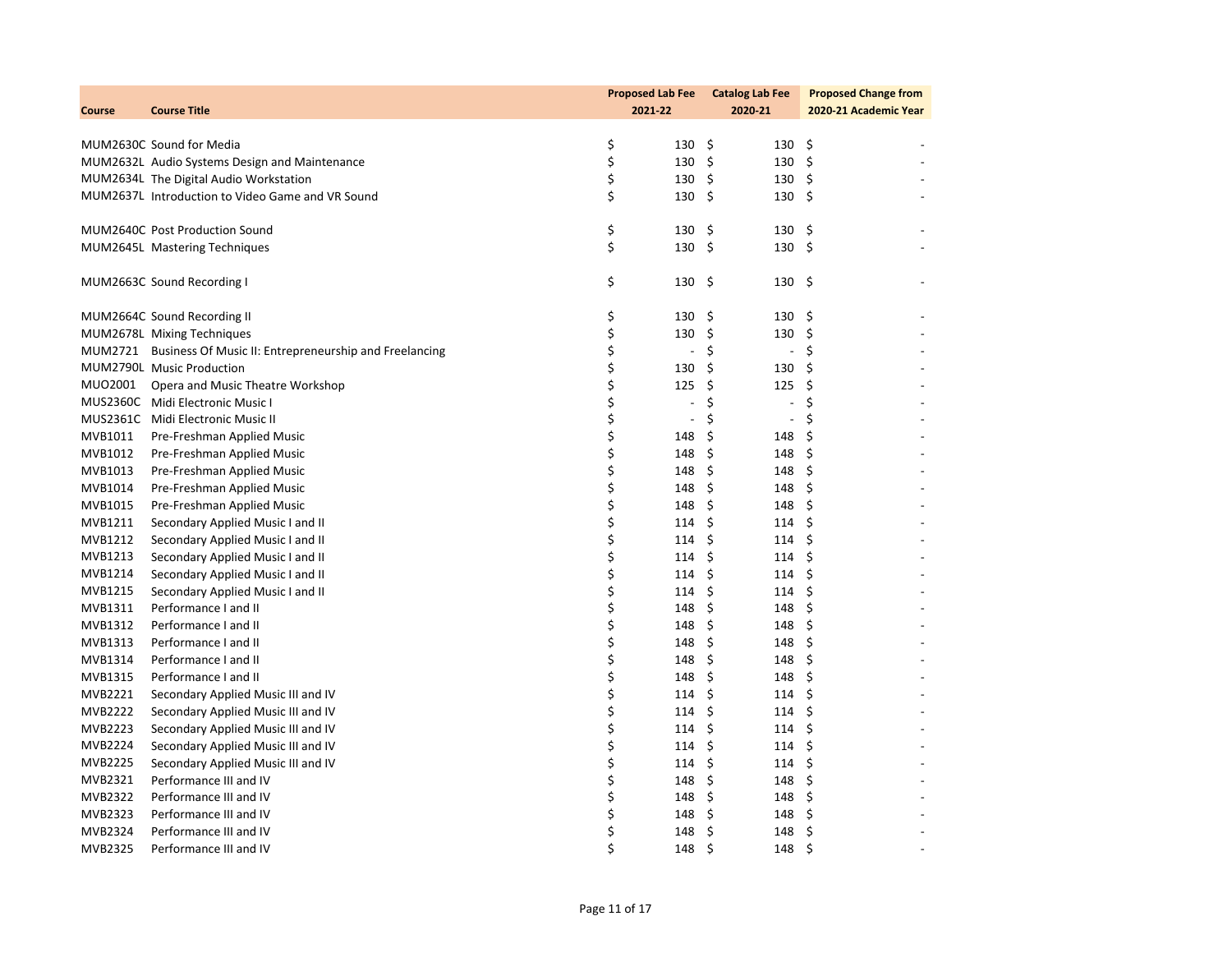|                |                                           | <b>Proposed Lab Fee</b> | <b>Catalog Lab Fee</b> | <b>Proposed Change from</b> |
|----------------|-------------------------------------------|-------------------------|------------------------|-----------------------------|
| Course         | <b>Course Title</b>                       | 2021-22                 | 2020-21                | 2020-21 Academic Year       |
| MVK1011        | Pre-Freshman Applied Music                | \$<br>148               | \$<br>148              | \$                          |
|                | MVK1111C Piano Class for Music Majors 1   | \$<br>12                | \$<br>12               | \$                          |
|                | MVK1112C Piano Class for Music Majors II  | \$<br>12                | \$<br>12               | \$                          |
|                | MVK1121C Piano Class for Music Majors III | \$<br>12                | \$<br>12               | \$                          |
|                | MVK1122C Piano Class for Music Majors IV  | \$<br>12                | \$<br>$12 \quad 5$     |                             |
| <b>MVK1211</b> | Secondary Applied Music I and II          | \$<br>114               | \$<br>114              | \$                          |
| MVK1213        | Secondary Applied Music I and II          | \$<br>114               | \$<br>114              | \$                          |
| MVK1311        | Performance I and II                      | \$<br>148               | \$<br>148              | \$                          |
| MVK1811        | Piano Class I and II                      | \$<br>12                | \$<br>12               | \$                          |
| MVK2221        | Secondary Applied Music III and IV        | \$<br>114               | \$<br>114              | \$                          |
| <b>MVK2321</b> | Piano Performance III and IV              | \$<br>148               | \$<br>148              | \$                          |
| MVP1011        | Pre-Freshman Applied Music                | \$<br>148               | \$<br>148              | \$                          |
| MVP1211        | Secondary Applied Music I and II          | \$<br>114               | \$<br>114              | \$                          |
| MVP1311        | Performance I and II                      | \$<br>148               | \$<br>148              | \$                          |
| MVP2221        | Secondary Applied Music III and IV        | \$<br>148               | \$<br>148              | \$                          |
| MVP2321        | Performance III and IV                    | \$<br>148               | \$<br>148              | \$                          |
| MVS1011        | Pre-Freshman Applied Music                | \$<br>148               | \$<br>148              | \$                          |
| MVS1012        | Pre-Freshman Applied Music                | \$<br>148               | \$<br>148              | \$                          |
| MVS1013        | Pre-Freshman Applied Music                | \$<br>148               | \$<br>148              | \$                          |
| MVS1014        | Pre-Freshman Applied Music                | \$<br>148               | \$<br>148              | \$                          |
| MVS1016        | Pre-Freshman Applied Music                | \$<br>148               | \$<br>148              | \$                          |
| MVS1017        | Pre-Freshman Applied Music                | \$<br>148               | \$<br>148              | \$                          |
| MVS1211        | A/M Sec Violin                            | \$<br>114               | \$<br>114              | \$                          |
| MVS1212        | Secondary Applied Music I and II          | \$<br>114               | \$<br>114              | \$                          |
| MVS1213        | Secondary Applied Music I and II          | \$<br>114               | \$<br>114              | \$                          |
| MVS1214        | Secondary Applied Music I and II          | \$<br>114               | \$<br>114              | \$                          |
| MVS1216        | Secondary Applied Music I and II          | \$<br>114               | \$<br>114              | \$                          |
| MVS1217        | Secondary Applied Music I and II          | \$<br>114               | \$<br>114              | \$                          |
| MVS1311        | Performance I and II                      | \$<br>148               | \$<br>148              | \$                          |
| MVS1312        | Performance I and II                      | \$<br>148               | \$<br>148              | \$                          |
| MVS1313        | Performance I and II                      | \$<br>148               | \$<br>148              | \$                          |
| MVS1314        | Performance I and II                      | \$<br>148               | \$<br>148              | \$                          |
| MVS1316        | Performance I and II                      | \$<br>148               | \$<br>148              | \$                          |
| MVS1317        | Performance I and II                      | \$<br>148               | \$<br>148              | \$                          |
| MVS2221        | Secondary Applied Music III and IV        | \$<br>114               | \$<br>114              | \$                          |
| MVS2222        | Secondary Applied Music III and IV        | \$<br>114               | \$<br>114              | \$                          |
| MVS2223        | Secondary Applied Music III and IV        | \$<br>114               | \$<br>114              | \$                          |
| MVS2224        | Secondary Applied Music III and IV        | \$<br>114               | \$<br>114              | \$                          |
| MVS2226        | Secondary Applied Music III and IV        | \$<br>114               | \$<br>114              | \$                          |
| MVS2227        | Secondary Applied Music III and IV        | \$<br>114               | \$<br>114              | \$                          |
| MVS2321        | Performance III and IV                    | \$<br>148               | \$<br>148              | \$                          |
| MVS2322        | Performance III and IV                    | \$<br>148               | \$<br>148              | \$                          |
| MVS2323        | Performance III and IV                    | Ś<br>148                | Ś.<br>148              | \$                          |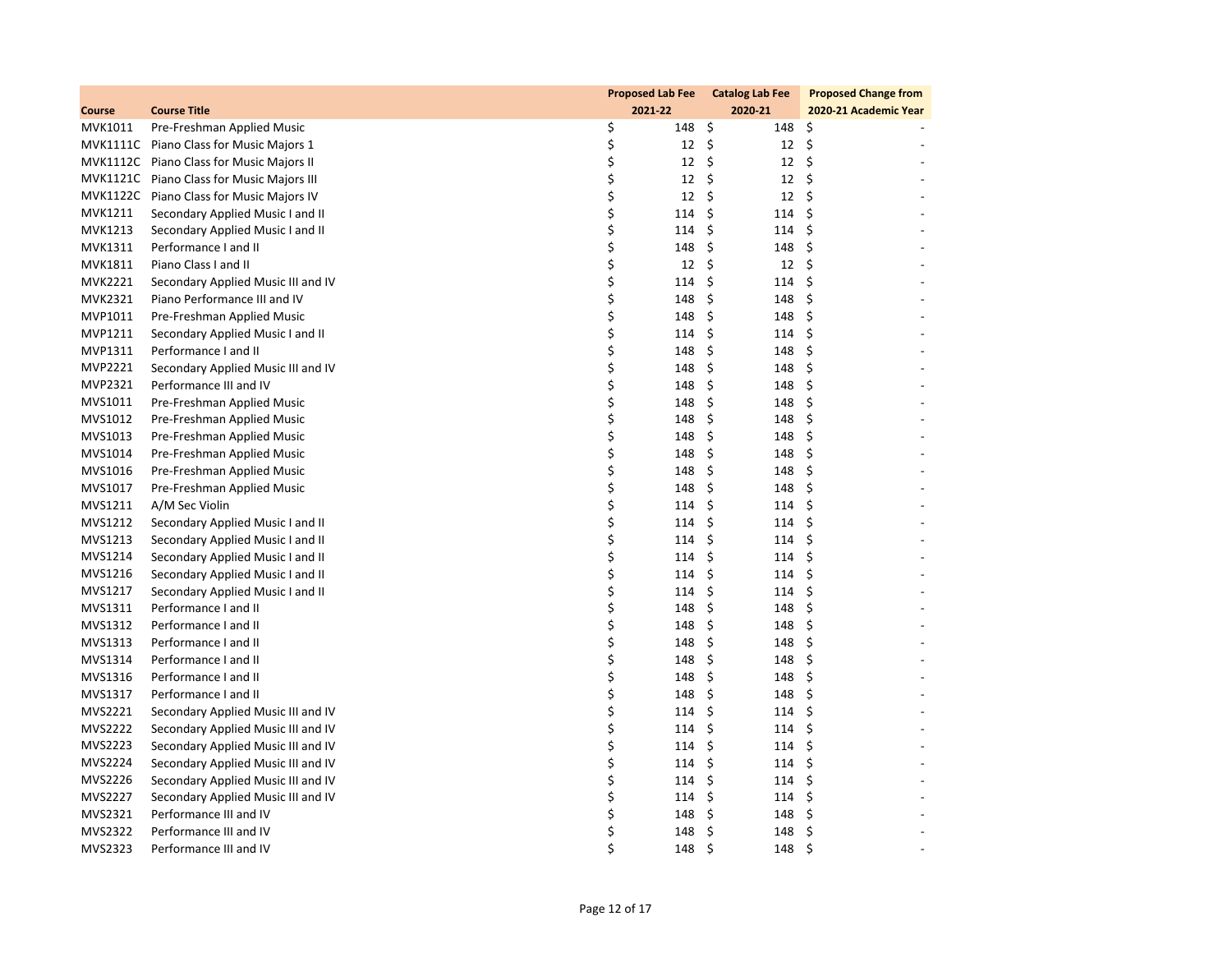|                      |                                                                        |    | <b>Proposed Lab Fee</b>  |      | <b>Catalog Lab Fee</b>       | <b>Proposed Change from</b> |                                     |
|----------------------|------------------------------------------------------------------------|----|--------------------------|------|------------------------------|-----------------------------|-------------------------------------|
| Course               | <b>Course Title</b>                                                    |    | 2021-22                  |      | 2020-21                      | 2020-21 Academic Year       |                                     |
| MVS2324              | Performance III and IV                                                 | \$ | 148 \$                   |      | 148                          | \$                          |                                     |
| MVS2326              | Performance III and IV                                                 | \$ | 148                      | - \$ | 148                          | \$                          |                                     |
| MVS2327              | Performance III and IV                                                 | \$ | 148                      | - \$ | 148                          | \$                          |                                     |
| MVV1011              | Apl Music-Voice                                                        | \$ | 148                      | -\$  | 148                          | \$                          |                                     |
| MVV1111              | <b>Voice Class</b>                                                     | \$ | $\overline{\phantom{a}}$ | \$   | $\overline{\phantom{a}}$     | \$                          |                                     |
| MVV1211              | A/M Sec Voice                                                          | \$ | 114                      | \$   | 114                          | \$                          |                                     |
| MVV1311              | Prfrm-Voice                                                            | \$ | 148                      | - \$ | 148                          | \$                          |                                     |
| MVV2221              | A/M Sec Voice                                                          | \$ | 114                      | \$   | 114                          | \$                          |                                     |
| MVV2321              | Prfrm-Voice                                                            | Ś  | 148                      | \$.  | 148                          | \$                          |                                     |
| MVW1011              | Pre-Freshman Applied Music                                             | \$ | 148                      | -\$  | 148                          | \$                          |                                     |
| MVW1012              | Pre-Freshman Applied Music                                             | \$ | 148                      | \$   | 148                          | \$                          |                                     |
| MVW1013              | Pre-Freshman Applied Music                                             | \$ | 148                      | \$   | 148                          | Ŝ.                          |                                     |
| MVW1014              | Pre-Freshman Applied Music                                             | \$ | 148                      | \$   | 148                          | \$                          |                                     |
| MVW1015              | Pre-Freshman Applied Music                                             | \$ | 148                      | \$   | 148                          | \$                          |                                     |
| MVW1211              | Secondary Applied Music I and II                                       | \$ | 114                      | \$   | 114                          | \$                          |                                     |
| MVW1212              | Secondary Applied Music I and II                                       | \$ | 114                      | \$   | 114                          | \$                          |                                     |
| MVW1213              | Secondary Applied Music I and II                                       | \$ | 114                      | \$   | 114                          | \$                          |                                     |
| MVW1214              | Secondary Applied Music I and II                                       | \$ | 114                      | \$   | 114                          | \$                          |                                     |
| MVW1215              | Secondary Applied Music I and II                                       | \$ | 114                      | \$   | 114                          | \$                          |                                     |
| MVW1311              | Performance I and II                                                   | \$ | 148                      | \$   | 148                          | \$                          |                                     |
| MVW1312              | Performance I and II                                                   | \$ | 148                      | \$   | 148                          | \$                          |                                     |
| MVW1313              | Performance I and II                                                   | \$ | 148                      | \$   | 148                          | \$                          |                                     |
| MVW1314              | Performance I and II                                                   | \$ | 148                      | \$   | 148                          | \$                          |                                     |
| MVW1315              | Performance I and II                                                   | \$ | 148                      | \$   | 148                          | \$                          |                                     |
| MVW2221              | Secondary Applied Music III and IV                                     | \$ | 114                      | \$   | 114                          | \$                          |                                     |
|                      | MVW2222 Secondary Applied Music III and IV                             | \$ | 114                      | -\$  | 114                          | \$                          |                                     |
| MVW2223              | Secondary Applied Music III and IV                                     | \$ | 114                      | \$   | 114                          | \$                          |                                     |
| MVW2224              | Secondary Applied Music III and IV                                     | \$ | 114                      | \$   | 114                          | \$                          |                                     |
| MVW2225              | Secondary Applied Music III and IV                                     | \$ | $114 \; \text{S}$        |      | 114                          | \$                          |                                     |
| MVW2321              | Performance III and IV                                                 | \$ | 148                      | \$   | 148                          | Ŝ.                          |                                     |
| MVW2322              | Performance III and IV                                                 | \$ | 148                      | \$   | 148                          | \$                          |                                     |
| MVW2323              | Performance III and IV                                                 | \$ | 148                      | \$   | 148                          | \$                          |                                     |
| MVW2324              | Performance III and IV                                                 | \$ | 148                      | -\$  | 148                          | \$                          |                                     |
| MVW2325              | Performance III and IV                                                 | Ś  | 148                      | \$   | 148                          | \$                          |                                     |
|                      | NUR1000C Transition into Professional Nursing Concepts                 | Ś  | 68                       | \$   | $\overline{\phantom{a}}$     | \$                          | 68 change in curriculum, new course |
|                      | NUR1003C Transition Into Professional Nursing                          | \$ | 68                       | \$   | 106                          | \$                          | (38) change in curriculum           |
| NUR1020C             | Introduction to Professional Nursing and Health Care Concepts          | Ś  | 68                       | \$   | $\qquad \qquad \blacksquare$ | \$                          | 68 change in curriculum, new course |
| NUR1021C Nursing I   |                                                                        |    | 68                       | \$   | 106                          | \$                          | (38) change in curriculum           |
| NUR1032C             | Nursing II                                                             | \$ | 68                       | \$   | 106                          | \$                          | (38) change in curriculum           |
|                      | NUR1060C Health Assessment Across the Lifespan                         | Ś  | $\overline{\phantom{a}}$ | \$   |                              | \$                          |                                     |
|                      | NUR1061C Health and Illness Concepts of Physical and Health Assessment | \$ | 68                       | \$   | $\blacksquare$               | \$                          | 68 change in curriculum, new course |
|                      | NUR1141C Health and Illness Concepts of Pharmacology in Nursing        | \$ | 68                       | Ŝ.   | $\overline{a}$               | \$                          | 68 change in curriculum, new course |
| NUR1401C Nursing III |                                                                        | \$ | 68                       | - \$ | 106                          | \$                          | (38) change in curriculum           |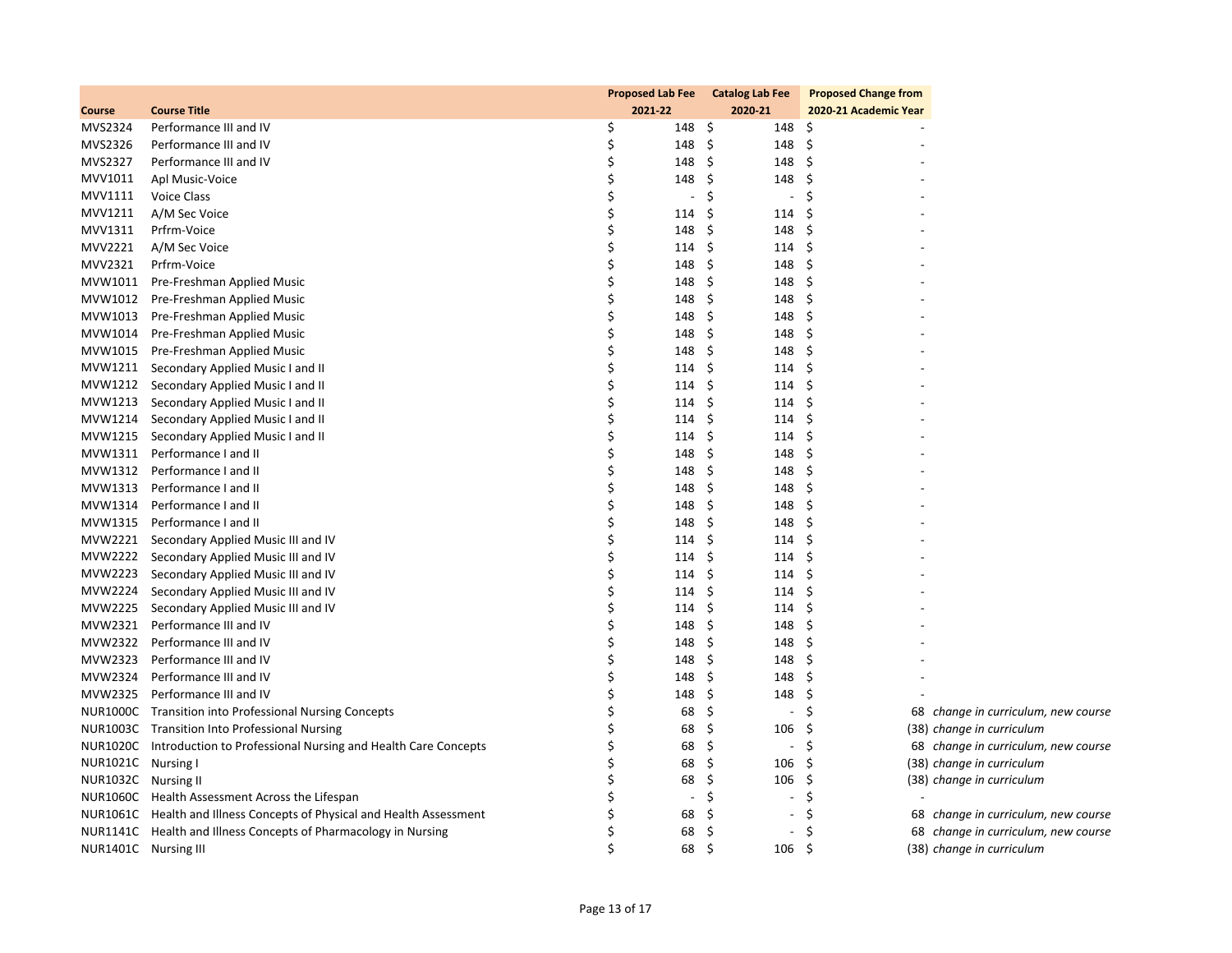|                     |                                                                        | Proposed Lab Fee Catalog Lab Fee |    |                                | <b>Proposed Change from</b> |                                     |
|---------------------|------------------------------------------------------------------------|----------------------------------|----|--------------------------------|-----------------------------|-------------------------------------|
| Course              | <b>Course Title</b>                                                    | 2021-22                          |    | 2020-21                        | 2020-21 Academic Year       |                                     |
| NUR2204C Nursing IV |                                                                        | \$                               | 68 | \$<br>106                      | -\$                         | (38) change in curriculum           |
|                     | NUR2210C Concepts of Adult Health I                                    | \$                               | 68 | \$<br>$\overline{\phantom{a}}$ | \$                          | 68 change in curriculum, new course |
|                     | NUR2211C Adult Health Nursing                                          | Ś                                | 68 | \$<br>106                      | \$.                         | (38) change in curriculum           |
|                     | NUR2216C Concepts of Adult Health II                                   | \$                               | 68 | \$<br>$\overline{\phantom{a}}$ | \$                          | 68 change in curriculum, new course |
|                     | NUR2221C Health and Illness Concepts of Adult Health I                 | \$                               | 68 | \$<br>$\overline{\phantom{a}}$ | Ś                           | 68 change in curriculum, new course |
|                     | NUR2223C Health and Illness Concepts of Adult Health II                | Ś                                | 68 | \$<br>$\overline{\phantom{a}}$ | Ś                           | 68 change in curriculum, new course |
|                     | NUR2244C Advanced Adult Health Nursing                                 | \$                               | 68 | \$<br>106                      | \$                          | (38) change in curriculum           |
|                     | NUR2310C Health and Illness Concepts of Pediatric Nursing              | \$                               | 68 | \$                             | \$                          | 68 change in curriculum, new course |
|                     | NUR2313C Maternal Child Nursing                                        | Ś                                | 68 | \$<br>106                      | S                           | (38) change in curriculum           |
|                     | NUR2420C Health and Illness Concepts of Reproductive and Sexual Health | \$                               | 68 | \$<br>$\overline{\phantom{a}}$ | \$                          | 68 change in curriculum, new course |
|                     | NUR2440C Concepts of Maternal Child Health                             | \$                               | 68 | \$                             | Ś                           | 68 change in curriculum, new course |
|                     | NUR2500C Concepts of Mental Health Illness                             | Ś                                | 68 | \$<br>$\overline{\phantom{a}}$ | S                           | 68 change in curriculum, new course |
|                     | NUR2522C Health and Illness Concepts of Mental Health                  | \$                               | 68 | \$<br>$\overline{\phantom{a}}$ | \$                          | 68 change in curriculum, new course |
|                     | NUR2733C Professional Nursing and Health Care Concepts II              | \$                               | 68 | \$<br>$\overline{\phantom{a}}$ | Ś                           | 68 change in curriculum, new course |
|                     | NUR2801C Patient Care Management Practicum                             | Ś                                | 68 | \$<br>$\overline{\phantom{a}}$ | Ś                           | 68 change in curriculum             |
|                     | NUR2811L Transition to Professional Nursing Practice                   | \$                               | 68 | \$<br>$\blacksquare$           | \$                          | 68 change in curriculum, new course |
| NUR2823C Nursing V  |                                                                        | \$                               | 68 | \$<br>106                      | \$                          | (38) change in curriculum           |
| <b>NUR2832L</b>     | <b>Nursing VI</b>                                                      | Ś                                | 68 | \$<br>$\overline{\phantom{a}}$ | S                           | 68 change in curriculum             |
|                     | NUR2889C Concepts of Patient Care Management & Leadership Practicum    | \$                               | 68 | \$<br>$\blacksquare$           | Ś                           | 68 change in curriculum, new course |
| <b>NUR2930</b>      | Selected Topics In Nursing                                             | Ś                                | 68 | \$<br>105                      | \$                          | (37) change in curriculum           |
| ORH1234C            | Ornamental Plant Maintenance                                           | \$                               | 82 | \$<br>82                       | \$                          |                                     |
| ORH1510C            | <b>Ornamental Plant Materials I</b>                                    | \$                               | 82 | \$<br>82                       | \$                          |                                     |
|                     | ORH1511C Ornamental Plant Materials II                                 | \$                               | 82 | \$<br>82                       | \$                          |                                     |
| ORH1873C            | Interiorscaping - Design and Maintenance                               | \$                               | 82 | \$<br>82                       | \$                          |                                     |
|                     | ORH2251C Nursery Operation and Management                              | \$                               | 82 | \$<br>82                       | Ŝ.                          |                                     |
| ORH2260C            | <b>Greenhouse Operations and Management</b>                            | \$                               | 82 | \$<br>82                       | \$                          |                                     |
| <b>ORH2840C</b>     | Landscape Construction                                                 | \$                               | 82 | \$<br>82                       | \$                          |                                     |
| OST1100C            | Keyboarding and Document Processing I                                  | \$                               | 59 | \$<br>59                       | \$                          |                                     |
| OST1108C            | Building Keyboarding Speed and Accuracy                                | \$                               | 59 | \$<br>59                       | \$                          |                                     |
| OST1110C            | Keyboarding and Document Processing II                                 | Ś                                | 59 | \$<br>59                       | \$                          |                                     |
| OST1141C            | <b>Computer Keyboarding</b>                                            | \$                               | 59 | \$<br>59                       | \$                          |                                     |
| OST1257C            | Medical Terminology for Office                                         | Ś                                | 59 | \$<br>59                       | \$                          |                                     |
| OST1320C            | Ten Key Mastery                                                        | Ś                                | 59 | \$<br>59                       | \$                          |                                     |
| OST1335C            | <b>Business Communications</b>                                         | \$                               | 59 | \$<br>59                       | \$                          |                                     |
| OST1355C            | Records Management and Legal Implications                              | Ś                                | 59 | \$<br>59                       | \$                          |                                     |
| OST1461C            | <b>Medical Office Simulation</b>                                       | Ś                                | 59 | \$<br>59                       | \$                          |                                     |
| OST1467C            | Introduction to Body Systems for OST                                   | \$                               | 59 | \$<br>59                       | \$                          |                                     |
| OST1611C            | <b>Medical Transcription I</b>                                         | Ś                                | 59 | \$<br>59                       | \$                          |                                     |
| OST1746C            | <b>Food Service Computer Applications</b>                              | Ś                                | 59 | \$<br>59                       | \$                          |                                     |
| OST1755C            | Microsoft Word - Introduction                                          | \$                               | 59 | \$<br>59                       | \$                          |                                     |
| OST2120C            | Office Administration Simulation                                       | \$                               | 59 | \$<br>59                       | \$                          |                                     |
| OST2450C            | ICD Coding I                                                           | \$                               | 59 | \$<br>59                       | \$                          |                                     |
| OST2452C            | Advanced ICD-9 Coding                                                  | Ś                                | 59 | Ś<br>59                        | \$                          |                                     |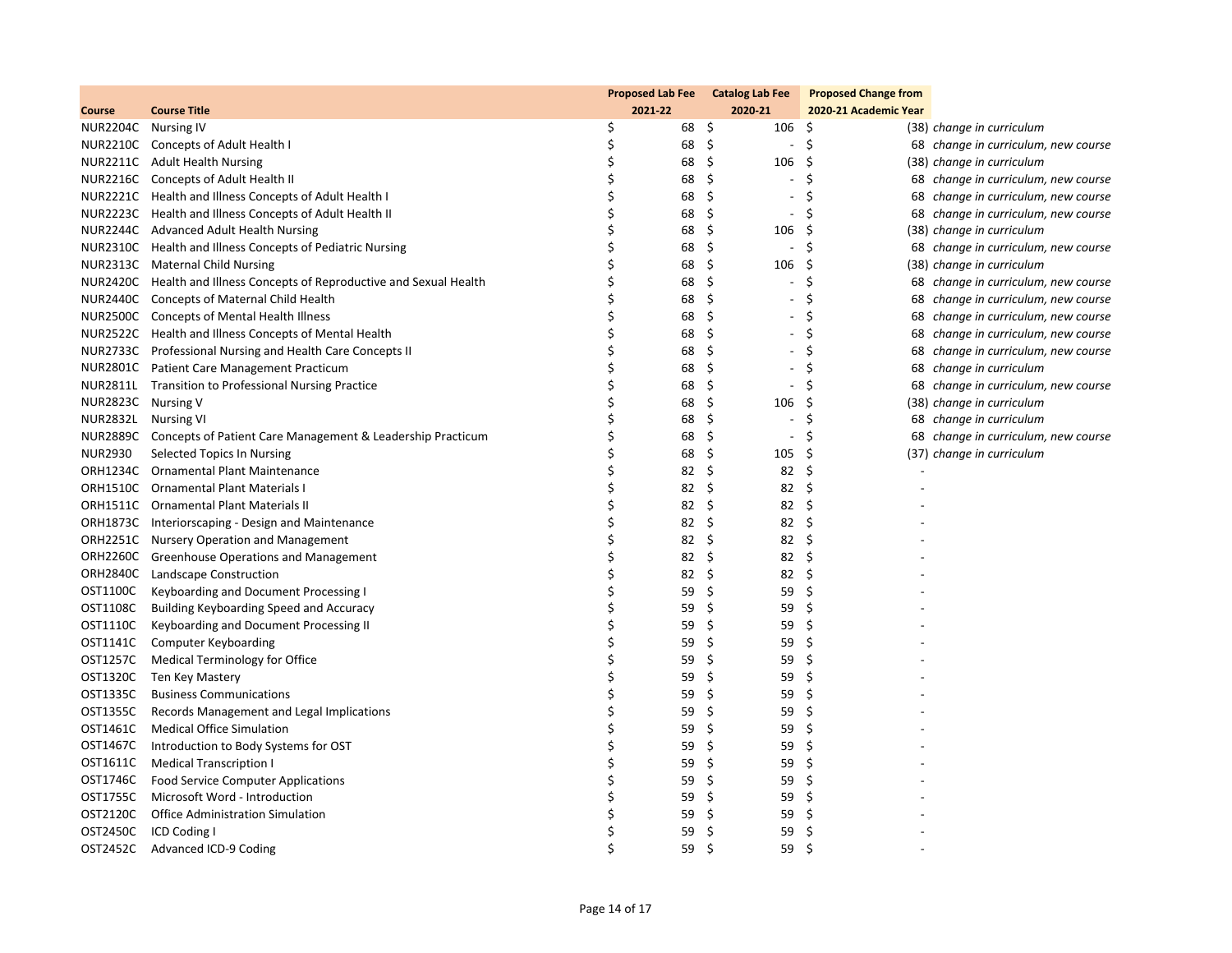|                 |                                              | <b>Proposed Lab Fee</b> |                          | <b>Catalog Lab Fee</b>         | <b>Proposed Change from</b> |
|-----------------|----------------------------------------------|-------------------------|--------------------------|--------------------------------|-----------------------------|
| <b>Course</b>   | <b>Course Title</b>                          | 2021-22                 |                          | 2020-21                        | 2020-21 Academic Year       |
| OST2453C        | <b>CPT-4 Medical Coding</b>                  | \$                      | 59                       | \$<br>59                       | - \$                        |
| OST2454C        | Advanced CPT-4 Medical Coding                | \$                      | 59                       | \$<br>59                       | \$                          |
| OST2464C        | Medisoft (Office Management Software)        | \$                      | 59                       | \$<br>59                       | \$                          |
| OST2466C        | Capstone Simulation for Coding               | \$                      | 59                       | - \$<br>59                     | -\$                         |
| OST2501C        | <b>Office Management</b>                     | \$                      | 59                       | \$<br>59                       | \$                          |
| OST2612C        | <b>Medical Transcription II</b>              | \$                      | 59                       | \$<br>59                       | \$                          |
| OST2756C        | Microsoft Word                               | \$                      | 59                       | \$<br>59                       | \$                          |
| OST2813C        | Desktop Publishing                           | \$                      | 59                       | \$<br>59                       | \$                          |
| OST2828C        | Microsoft Powerpoint (Presentation Software) | \$                      | 59                       | \$<br>59                       | \$                          |
| OST2831C        | <b>Microsoft Windows</b>                     | \$                      | 59                       | \$<br>59                       | \$                          |
| OST2836C        | Microsoft Access (Database Management)       | \$                      | 59                       | \$<br>59                       | \$                          |
| OST2852C        | Microsoft Excel - Introductory               | \$                      | 59                       | \$<br>59                       | \$                          |
| OST2854C        | Microsoft Office (Applications Package)      | \$                      | 59                       | \$<br>59                       | \$                          |
| <b>OST2858C</b> | Microsoft Excel                              | \$                      | 59                       | \$<br>59                       | \$                          |
| PEL1121         | Golf I                                       | \$                      | $\overline{\phantom{a}}$ | \$<br>$\overline{\phantom{a}}$ | \$                          |
| <b>PEL1321C</b> | Volleyball I                                 | \$                      | 11                       | \$<br>11                       | \$                          |
| PEL1341C        | Tennis I                                     | \$                      | 11                       | \$<br>11                       | \$                          |
| PEL1342C        | Tennis II                                    | \$                      | 11                       | \$<br>11                       | -\$                         |
| PEL1621C        | Basketball I                                 | \$                      | 10                       | \$<br>10                       | \$                          |
| <b>PEL2122</b>  | Golf II                                      | \$                      | $\overline{a}$           | \$<br>$\overline{\phantom{a}}$ | \$                          |
| <b>PEL2322</b>  | Volleyball II                                | \$                      | 11                       | \$<br>11                       | \$                          |
| <b>PEL2622C</b> | Basketball II                                | \$                      | 10                       | \$<br>10                       | \$                          |
| PEM1121C Yoga   |                                              | \$                      | $\overline{\phantom{a}}$ | \$<br>$\overline{\phantom{a}}$ | \$                          |
|                 | PEM1131C Strength Training I                 | \$                      | 28                       | \$<br>28                       | \$                          |
|                 | PEM1132C Strength Training II                | \$                      | 28                       | \$<br>28                       | \$                          |
| PEM1171         | Dance Aerobics                               | \$                      | $\overline{\phantom{a}}$ | \$<br>$\overline{\phantom{a}}$ | \$                          |
| PEM1176C        | Kickboxing                                   | \$                      | 10                       | \$<br>10                       | \$                          |
| PEM1405         | Self Defense for Women                       | \$                      | $\overline{\phantom{a}}$ | \$<br>$\overline{\phantom{a}}$ | \$                          |
| PEM1441         | Karate I                                     | \$                      | $\overline{\phantom{a}}$ | \$<br>$\overline{\phantom{a}}$ | \$                          |
| PEM2104C        | <b>Personal Fitness and Wellness</b>         | \$                      | 19                       | \$<br>19                       | \$                          |
|                 | PEM2177C Kickboxing II                       | \$                      | 10                       | \$<br>10                       | \$                          |
| PEM2443         | Tae Kwon Do                                  | \$                      | $\overline{\phantom{a}}$ | \$<br>$\overline{\phantom{a}}$ | \$                          |
| <b>PEN1136C</b> | <b>Scuba Training</b>                        | \$                      | 78                       | \$<br>78                       | \$                          |
| <b>PET2622C</b> | Care and Prevention of Athletic Injuries     | \$                      | 23                       | \$<br>23                       | \$                          |
| PET2930         | Selected Topics in Physical Education        | \$                      | $\overline{\phantom{a}}$ | \$<br>$\overline{\phantom{a}}$ | \$                          |
| <b>PGY1800C</b> | Digital Photography                          | \$                      | 25                       | \$<br>25                       | \$                          |
| PGY2401C        | Photography I                                | \$                      | 96                       | \$<br>96                       | \$                          |
| PGY2404C        | Photography II                               | \$                      | 96                       | \$<br>96                       | \$                          |
| <b>PHY1007C</b> | Physics with Medical Applications            | \$                      | 92                       | \$<br>92                       | -\$                         |
| <b>PHY2048C</b> | <b>General Physics With Calculus I</b>       | \$                      | 73                       | \$<br>73                       | \$                          |
| PHY2048H        | <b>General Physics With Calculus I</b>       | \$                      | 73                       | \$<br>73                       | \$                          |
| <b>PHY2049C</b> | <b>General Physics With Calculus II</b>      | \$                      | 70                       | \$<br>70                       | \$                          |
| PHY2049H        | <b>General Physics With Calculus II</b>      | \$                      | 70                       | Ś.<br>70                       | \$                          |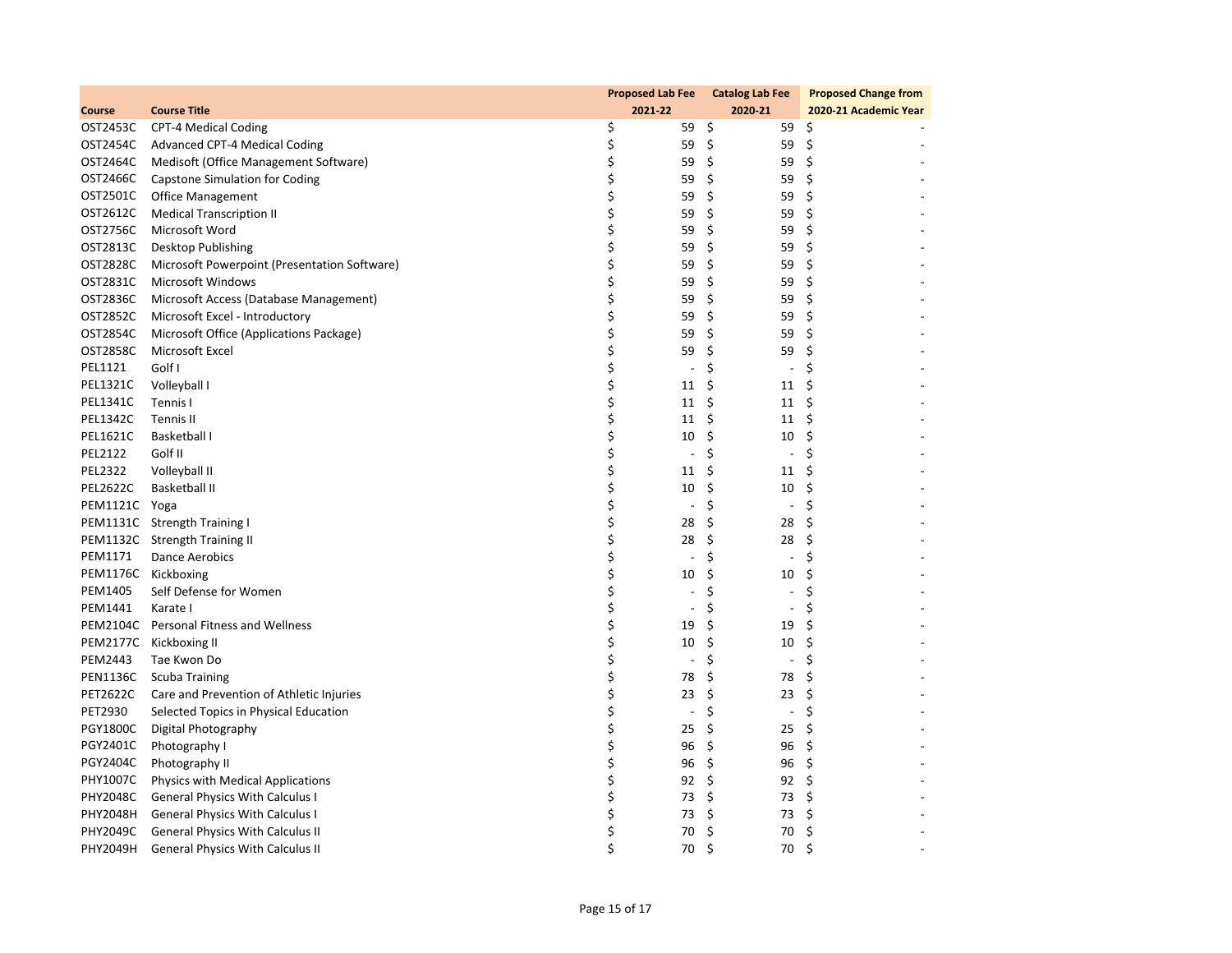|                 |                                                         | <b>Proposed Lab Fee</b>     | <b>Catalog Lab Fee</b>         | <b>Proposed Change from</b> |
|-----------------|---------------------------------------------------------|-----------------------------|--------------------------------|-----------------------------|
| Course          | <b>Course Title</b>                                     | 2021-22                     | 2020-21                        | 2020-21 Academic Year       |
| PHY2053C        | College Physics I with Algebra and Trigonometry         | \$<br>73\$                  | 73 \$                          |                             |
| <b>PHY2054C</b> | College Physics II with Algebra and Trigonometry        | \$<br>70                    | \$<br>70                       | \$                          |
| <b>PLA1003C</b> | Introduction to Legal Practices and Ethics              | \$<br>31                    | \$<br>31                       | \$                          |
| <b>PLA1730C</b> | Computer-Assisted Legal Research                        | \$<br>5                     | \$<br>5                        | \$                          |
| <b>PLA2192C</b> | Legal Research and Theory III                           | \$<br>31                    | \$<br>31                       | \$                          |
| <b>PLA2465C</b> | Debtor-Creditor/Bankruptcy                              | \$<br>31                    | \$<br>31                       | \$                          |
| <b>PLA2560C</b> | Insurance Case Management for Paralegals                | \$<br>31                    | \$<br>31                       | \$                          |
| <b>PLA2601C</b> | Foundations of Wills, Trusts, and Estate Administration | \$<br>31                    | \$<br>31                       | \$                          |
| <b>PLA2732C</b> | Legal Technology                                        | \$<br>31                    | \$<br>31                       | \$                          |
| <b>PLA2800C</b> | Family Law                                              | \$<br>31                    | \$<br>31                       | -\$                         |
| PLP2001C        | Plant Pathology                                         | \$<br>82                    | \$<br>82                       | \$                          |
| <b>PLS1010C</b> | Introduction to Plant Science                           | \$<br>82                    | \$<br>82                       | \$                          |
| <b>PLS2220C</b> | <b>Plant Propagation</b>                                | \$<br>82                    | \$<br>82                       | \$                          |
| <b>PLS2402C</b> | Principles of Aquaponics                                | \$<br>82                    | \$<br>82                       | \$                          |
| <b>RET1274L</b> | Respiratory Care Lab I                                  | \$<br>191                   | \$<br>191                      | \$                          |
| <b>RET1874L</b> | Clinical Practice I                                     | \$<br>89                    | \$<br>89                       | \$                          |
| <b>RET1875L</b> | <b>Clinical Practice II</b>                             | \$<br>128                   | \$<br>128                      | \$                          |
| <b>RET2283L</b> | Respiratory Care Lab II                                 | \$<br>118                   | \$<br>118                      | \$                          |
| <b>RET2284L</b> | Respiratory Care Lab III                                | \$<br>100                   | \$<br>100                      | \$                          |
| <b>RET2876L</b> | <b>Clinical Practice III</b>                            | \$<br>352                   | \$<br>352                      | \$                          |
| RET2920         | <b>Respiratory Care Practicum</b>                       | \$<br>130                   | \$<br>130                      | \$                          |
| <b>RET4440C</b> | Cardiac Ultrasound I                                    | \$<br>20                    | \$<br>20                       | \$                          |
| <b>RET4441C</b> | Cardiac Ultrasound II                                   | \$<br>20                    | \$<br>20                       | \$                          |
| <b>RET4942L</b> | Cardiac Ultrasound Clinical Practice I                  | \$<br>20                    | \$<br>20                       | \$                          |
| <b>RET4943L</b> | Cardiac Ultrasound Clinical Practice II                 | \$<br>20                    | \$<br>20                       | \$                          |
| <b>RET4944L</b> | Cardiac Ultrasound Clinical Practice III                | \$<br>20                    | \$<br>20                       | \$                          |
| RTE1111C        | Patient Care in Radiography                             | \$<br>22                    | \$<br>22                       | \$                          |
| RTE1418         | Principles of Radiography I                             | \$<br>$\tilde{\phantom{a}}$ | \$<br>$\overline{\phantom{a}}$ | \$                          |
| RTE1503C        | Radiographic Procedures I                               | \$<br>14                    | \$<br>14                       | \$                          |
| <b>RTE1513C</b> | Radiographic Procedures II                              | \$<br>14                    | \$<br>14                       | \$                          |
| <b>RTE1523C</b> | Radiographic Procedures III                             | \$<br>14                    | \$<br>14                       | \$                          |
| RTE1804L        | Radiographic Clinical Education I                       | \$<br>27                    | \$<br>27                       | \$                          |
| RTE1814L        | Radiographic Clinical Education II                      | \$<br>25                    | \$<br>25                       | \$                          |
| RTE1824L        | Radiographic Clinical Ed III                            | \$<br>30                    | \$<br>30                       | \$                          |
| <b>RTE2834L</b> | Radiographic Clinical Education IV                      | \$<br>25                    | \$<br>25                       | \$                          |
| <b>RTE2844L</b> | Radiographic Clinical Education V                       | \$<br>25                    | \$<br>25                       | \$                          |
| RTE4941L        | Practicum                                               | \$<br>6                     | \$<br>6                        | \$                          |
| <b>RTE4942L</b> | <b>CT Practicum</b>                                     | \$                          | \$<br>$\overline{a}$           | \$                          |
| <b>RTE4943L</b> | <b>MRI Practicum</b>                                    | \$<br>$\overline{a}$        | \$<br>$\overline{a}$           | \$                          |
| SON1000C        | Introduction to Medical Sonography                      | \$<br>44                    | \$<br>44                       | \$                          |
| SON1001C        | Abdominal Sonography I                                  | \$<br>4                     | \$<br>4                        | \$                          |
| SON1002C        | <b>Methods of Patient Care</b>                          | \$<br>12                    | \$<br>12                       | \$                          |
| SON1003L        | Sonography Practice Lab                                 | \$<br>11                    | \$<br>11                       | \$                          |